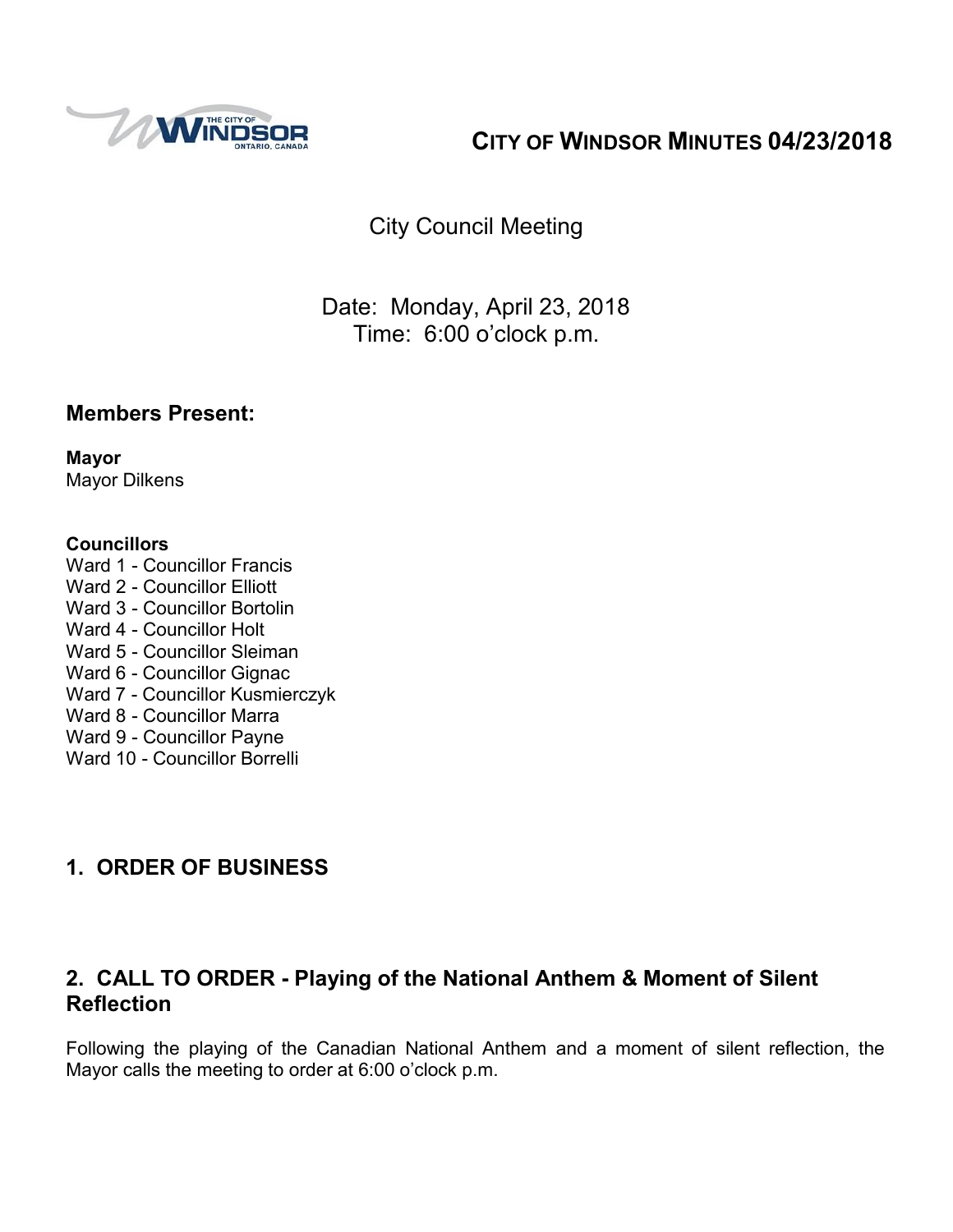# **3. DISCLOSURE OF PECUNIARY INTEREST AND THE GENERAL NATURE THEREOF**

None disclosed.

# **4. ADOPTION OF THE MINUTES**

### **4.1. Adoption of the minutes of the Windsor City Council meeting held April 9, 2018**

Moved by: Councillor Payne Seconded by: Councillor Sleiman

That the minutes of the meeting of Council held April 9, 2018 **BE ADOPTED** as presented. Carried.

Report Number: SCM 158/2018

# **5. NOTICE OF PROCLAMATIONS**

"Human Values Day" – April 24, 2018 "Emergency Preparedness Week 2018" - May 6-12, 2018

# **6. COMMITTEE OF THE WHOLE**

Moved by: Councillor Borrelli Seconded by: Councillor Bortolin

That Council do now rise and move into Committee of the Whole with the Mayor presiding for the purpose of dealing with:

- (a) communication items;
- (b) consent agenda;
- (c) hearing requests for deferrals, referrals and/or withdrawals of any items of business;
- (d) hearing presentations and delegations;
- (e) consideration of business items;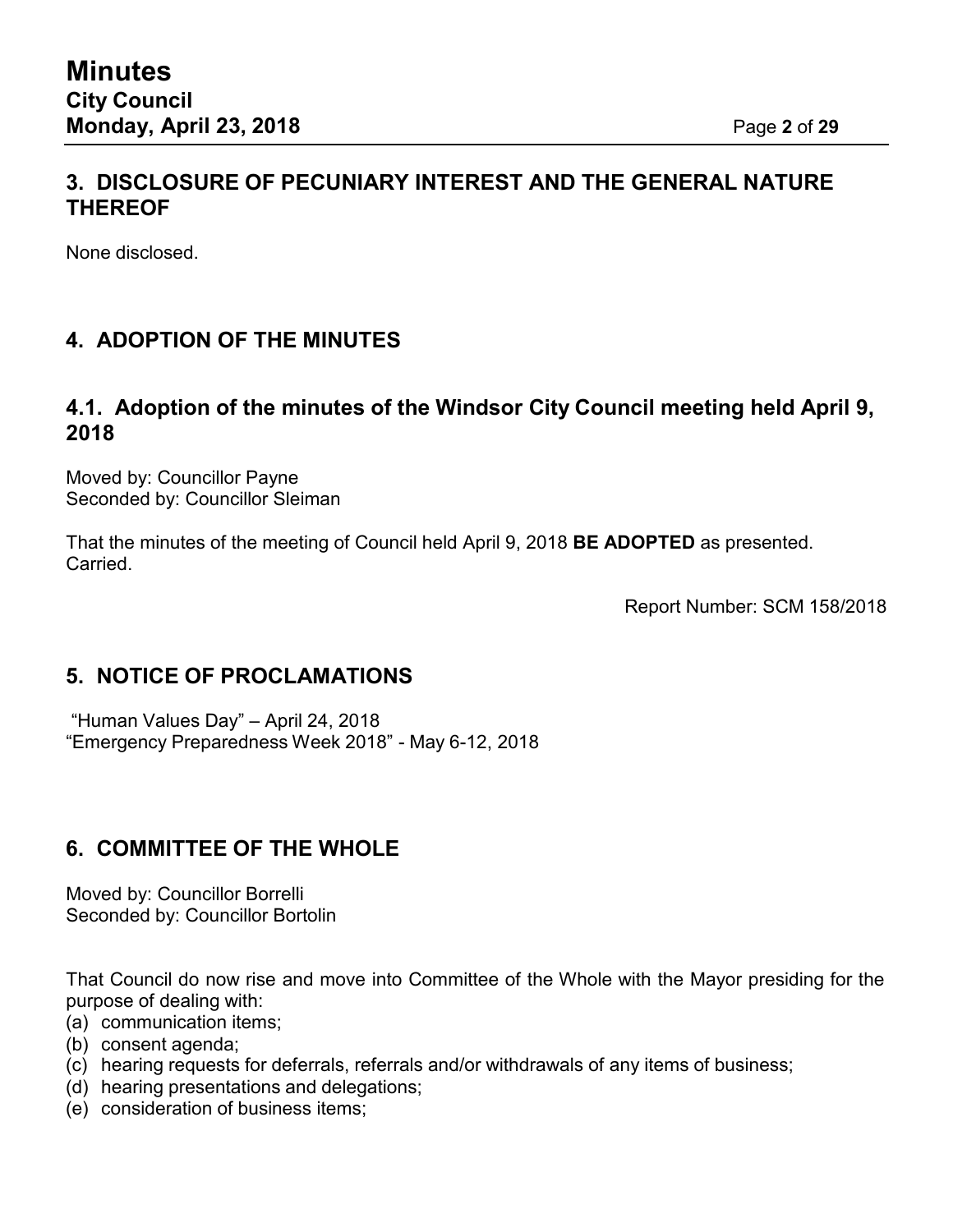# **Minutes City Council Monday, April 23, 2018** Page **3** of **29**

(f) consideration of Committee reports:

(i) **Report of Special In-Camera Meeting or other Committee as may be held prior to Council** (if scheduled); and

(g) consideration of by-law 58-2018. **Carried** 

# **7. COMMUNICATIONS INFORMATION PACKAGE**

### **7.1. Correspondence for April 23, 2018**

Moved by: Councillor Elliott Seconded by: Councillor Francis

Decision Number: CR217/2018

That the following Communication Items 7.1.1 through 7.1.7 inclusive, as set forth in the Council Agenda **BE REFERRED** as noted:

| No.   | Sender                   | Subject                                              |
|-------|--------------------------|------------------------------------------------------|
| 7.1.1 | Minister of              | Premier's Award for Agri-Food Innovation             |
|       | Agriculture, Food and    | Excellence                                           |
|       | <b>Rural Affairs</b>     | Note & File                                          |
|       |                          | GP2018                                               |
| 7.1.2 | Minister of              | Launch of #CycleON Action Plan 2.0 and Ontario's     |
|       | Transportation &         | <b>Cycling Strategy</b>                              |
|       | Minister of Tourism,     | <b>City Engineer</b>                                 |
|       | <b>Culture and Sport</b> | <b>Windsor Bicycling Committee</b>                   |
|       |                          | Note & File                                          |
|       |                          | GP/12791                                             |
| 7.1.3 | Manager of Urban         | Application for Site Plan Approval, Dino Maggio,     |
|       | Design                   | Habitat for Humanity restore development, 55         |
|       |                          | Edinborough                                          |
|       |                          | Note & File                                          |
|       |                          | ZS/13127                                             |
| 7.1.4 | Manager of Urban         | Application for Site Plan Approval, 1646208 Ontario  |
|       | Design                   | Ltd, new classroom additions to existing childcare   |
|       |                          | facility, 3600 Curry                                 |
|       |                          | Note & File                                          |
|       |                          | ZS/13124                                             |
| 7.1.5 | Manager of Urban         | Application for Site Plan Approval, Alexicon Corp.   |
|       | Design                   | (Alex Tsiaprailis), new professional building with a |
|       |                          | mix of medical & office, 330 Liberty                 |
|       |                          | Note & File                                          |
|       |                          | ZS/13125                                             |
|       |                          |                                                      |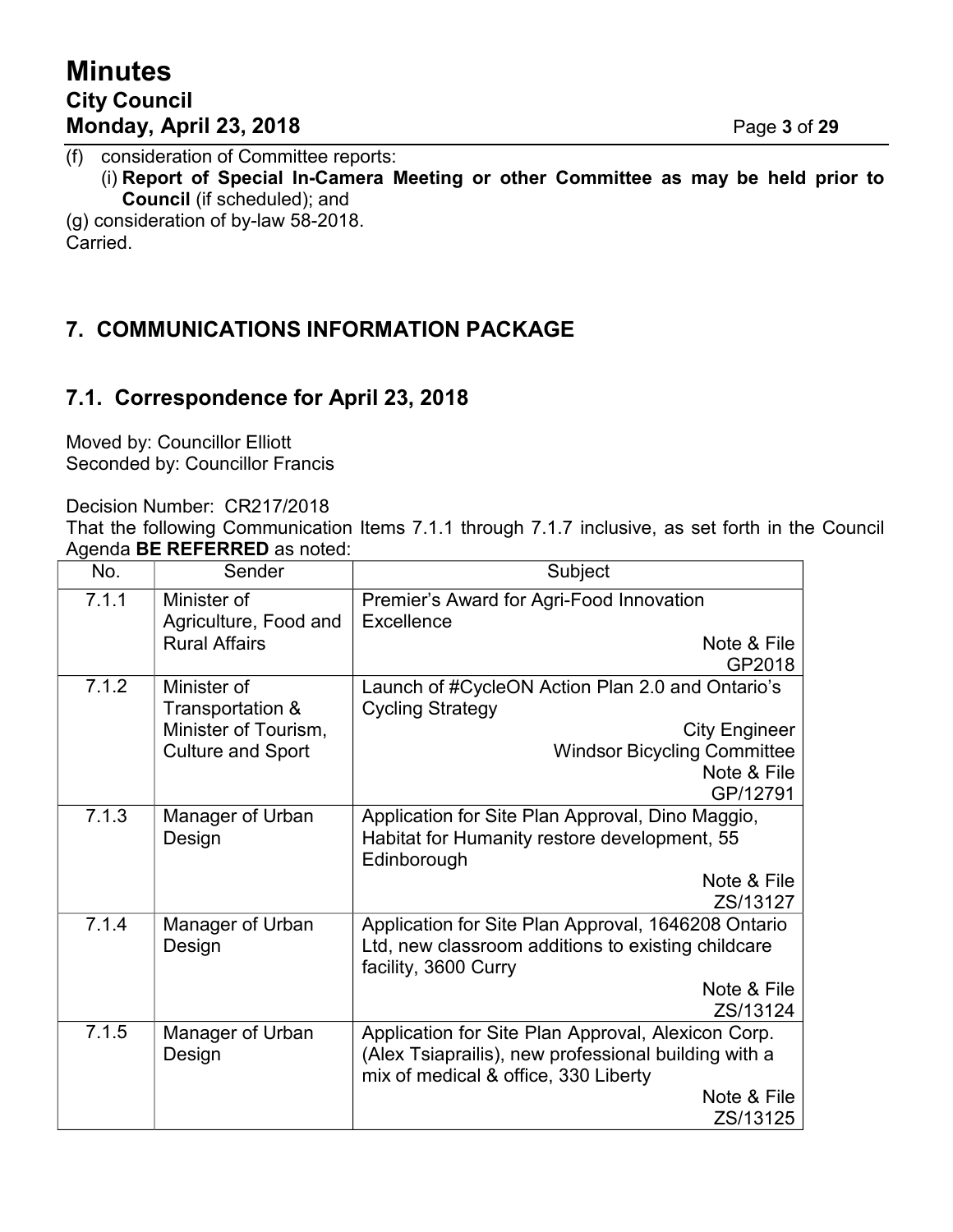# **Minutes City Council Monday, April 23, 2018** Page **4** of **29**

| No.   | Sender                                                | Subject                                                                                                                       |
|-------|-------------------------------------------------------|-------------------------------------------------------------------------------------------------------------------------------|
| 7.1.6 | Manager of Urban<br>Design                            | Application for Site Plan Approval, Serge Bertucci,<br>pole barn storage or steel building storage, 2158<br>Continental       |
|       |                                                       | Note & File<br>ZS/13126                                                                                                       |
| 7.1.7 | Secretary/Treasurer<br>of Committee of<br>Adjustments | Committee of Adjustment/Consent Authority Agenda<br>Record for the meeting scheduled for May 3, 2018<br>Note & File<br>ZC2018 |

Carried.

Report Number: CMC 8/2018

# **7.2. Educational Assistance Reserve Account - Expenditures for 2017**

Moved by: Councillor Elliott Seconded by: Councillor Francis

Decision Number: CR218/2018

That the Report from the Human Resources Department providing Council with an update of the expenses flowed through the Educational Assistance Reserve Account for 2017 **BE RECEIVED** for information.

Carried.

Report Number: CM 18/2018 Clerk's File: ME2018

### **8. CONSENT AGENDA**

### **8.1. Repeal of By-Law 1027 – portions of certain alleys located at 1860 Chandler and 1982 Norman**

Moved by: Councillor Gignac Seconded by: Councillor Holt

Decision Number: CR219/2018

I. That By-Law 1027 closing portions of certain alleys located at 1860 Chandler and 1982 Norman, as shown on the aerial diagrams attached as Appendix A (the "Alleys"), to be conveyed to the Board of Trustees of the Roman Catholic Separate Schools for the City of East Windsor (the "Board of Trustees"), **BE REPEALED**.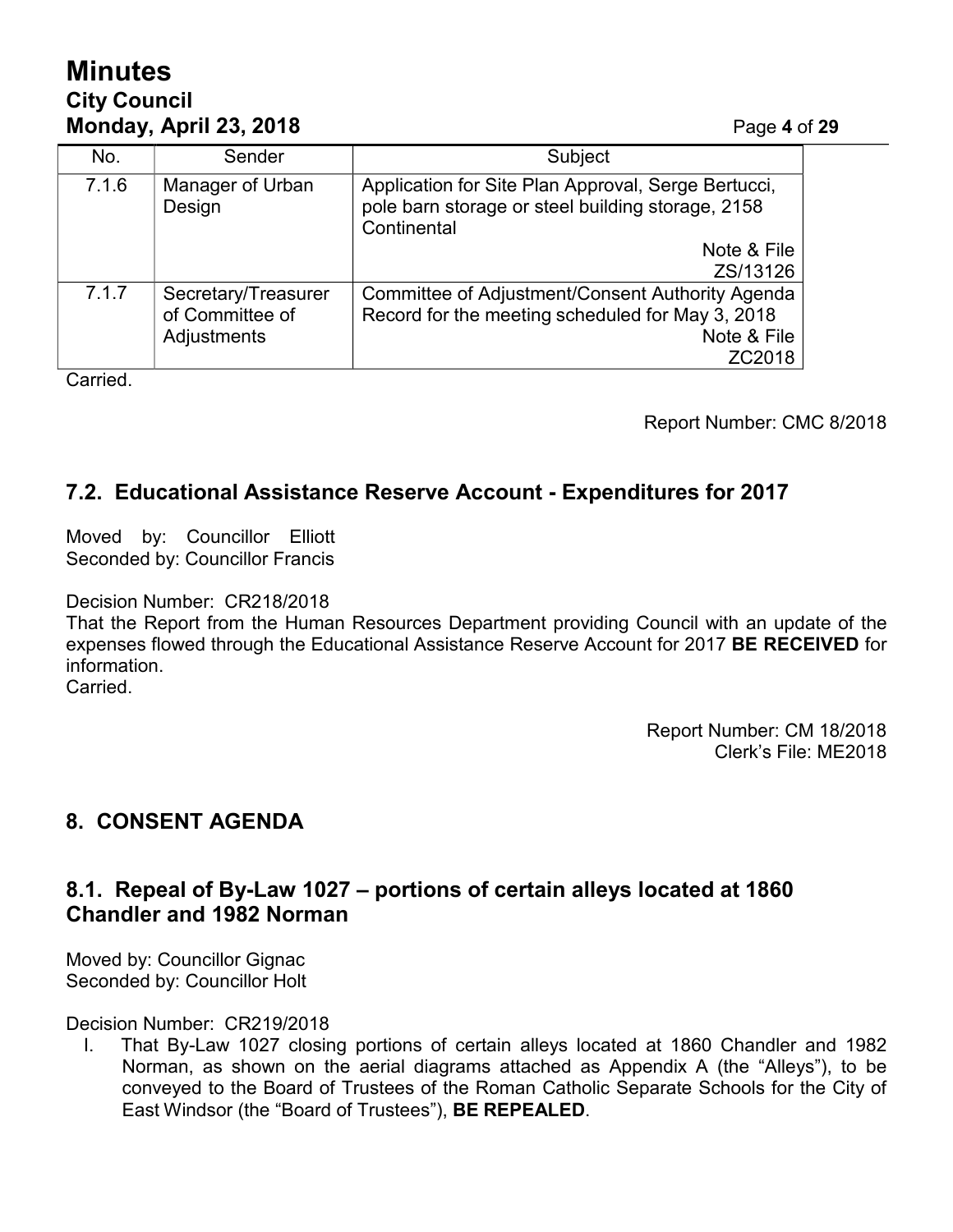- II. That the Alleys, **BE CLOSED AND CONVEYED** entirely to the Windsor-Essex Catholic District School Board (the "School Board"), successor of the Board of Trustees.
- III. That the Conveyance Cost **BE SET** at \$1.00.
- IV. That the transactions **BE COMPLETED** electronically pursuant to By-Law 366-2003 and that the Chief Administrative Officer and the City Clerk **BE AUTHORIZED** to execute all documents necessary to complete the transaction, as required, and that the City Solicitor or designate **BE AUTHORIZED** to execute documents standard to a real estate transaction.

V. That the City **WILL BEAR** the costs of the above-referenced transaction, which will be charged to 001-4025-5144-02942-0125230.

Carried.

Report Number: C 66/2018 Clerk's File: SAA2018

# **8.2. International Urban Cooperation (IUC) European Union – North America for the City-to-City Cooperation Partnership\_City Wide**

Moved by: Councillor Gignac Seconded by: Councillor Holt

Decision Number: CR220/2018

- 1. That the Chief Administrative Officer and City Clerk **BE AUTHORIZED** to sign agreements with the International Urban Cooperation (IUC) European Union – North America for the City-to-City Cooperation Partnership, with approval in technical content by the City Engineer, in financial content to the City Treasurer, and in legal form to the City Solicitor; and further,
- 2. That the Chief Administrative Officer **DELEGATE** signing of all claims and applicable schedules and other such documents required as part of the request for payment to the City Engineer, subject to financial content approval from the area's Financial Planning Administrator.

**Carried** 

Report Number: C 60/2018 Clerk's File: EI2018

### **8.3. Ottawa Street Cold Milling & Asphalt Paving - Tender No. 36-18 - Ward 4**

Moved by: Councillor Gignac Seconded by: Councillor Holt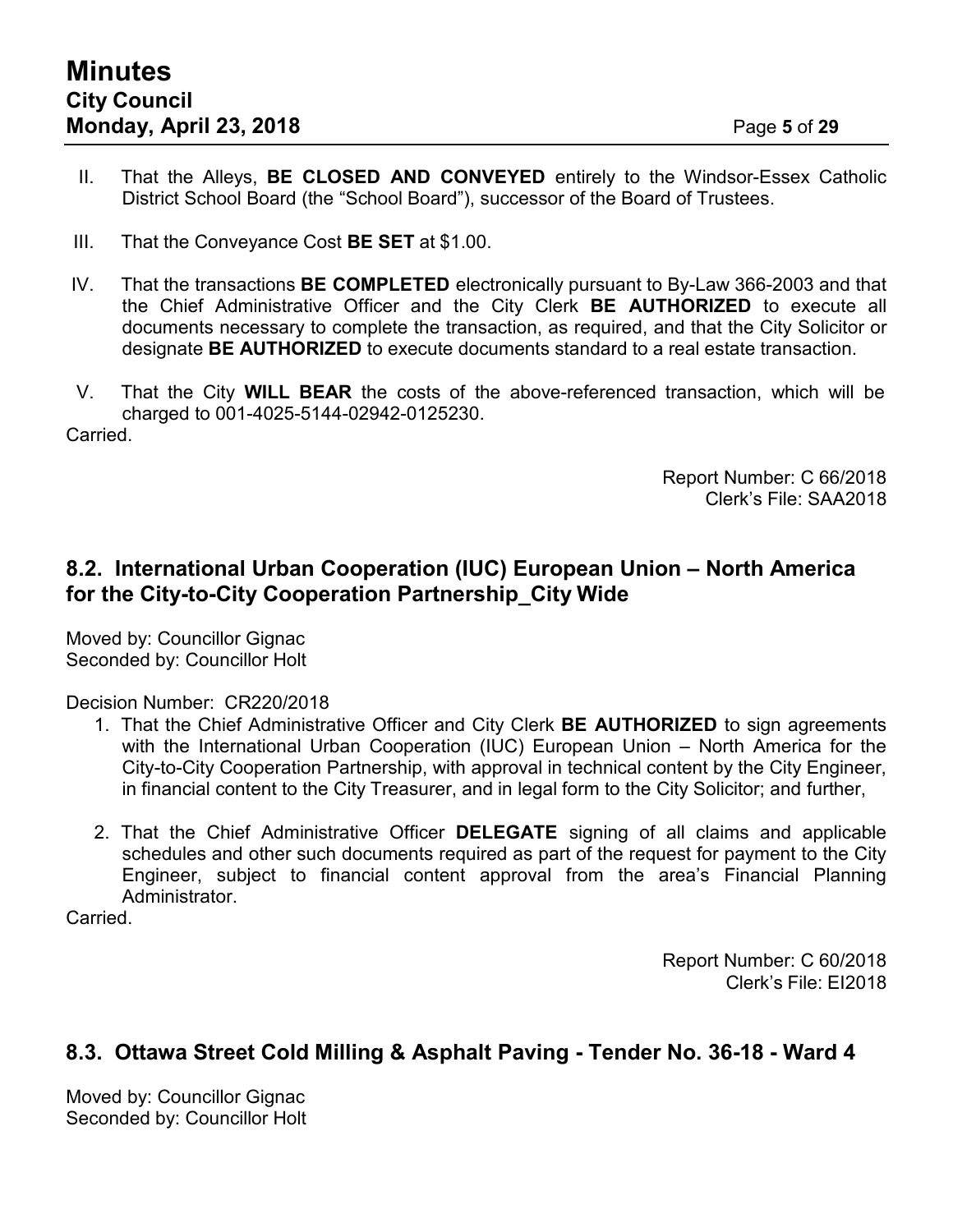# **Minutes City Council Monday, April 23, 2018** Page **6** of **29**

Decision Number: CR221/2018

I. That the following low tender **BE ACCEPTED:**

| Tenderer:                       | Coco Paving Inc.<br>485 Little Baseline Road<br>Tecumseh, ON N8N 2L9 |
|---------------------------------|----------------------------------------------------------------------|
| Work:                           | Ottawa Street Cold Milling & Asphalt Paving<br><b>Tender 36-18</b>   |
| <b>Total Tendered</b><br>Price: | \$575,200.00 (excluding HST)                                         |
| <b>Accounts</b><br>Charged:     | 2018 City Wide Road Rehabilitation<br>Project ID 7181024             |

And,

That the Chief Administrative Officer and City Clerk **BE AUTHORIZED** to sign a contract with the low tenderer (Coco Paving Inc.), satisfactory in form to the City Solicitor, in technical content to the City Engineer, and in financial content to the Chief Financial Officer and City Treasurer, for Tender No. 36-18.

II. That **APPROVAL BE GIVEN** to transfer the remaining funds from the 2013 Ward 4 Road Rehabilitation Project (ID 7132004) to the 2018 City Wide Road Rehabilitation Project (ID 7181024) to fund work under Tender 36-18, and close the 2013 Ward 4 Road Rehabilitation Project (ID 7132004).

Carried.

Report Number: C 70/2018 Clerk's File: SW/13119

### **8.4. Lake Trail Cold Milling & Asphalt Paving - Tender No. 41-18 - Ward 1**

Moved by: Councillor Gignac Seconded by: Councillor Holt

Decision Number: CR222/2018

I. That the following low tender **BE ACCEPTED:**

| Tenderer:                              | Coco Paving Inc.<br>485 Little Baseline Road<br>Tecumseh, ON N8N 2L9 |
|----------------------------------------|----------------------------------------------------------------------|
| Work:                                  | Lake Trail Cold Milling & Asphalt Paving<br><b>Tender 41-18</b>      |
| <b>Total Tendered</b><br><b>Price:</b> | \$414,550.00 (excluding HST)                                         |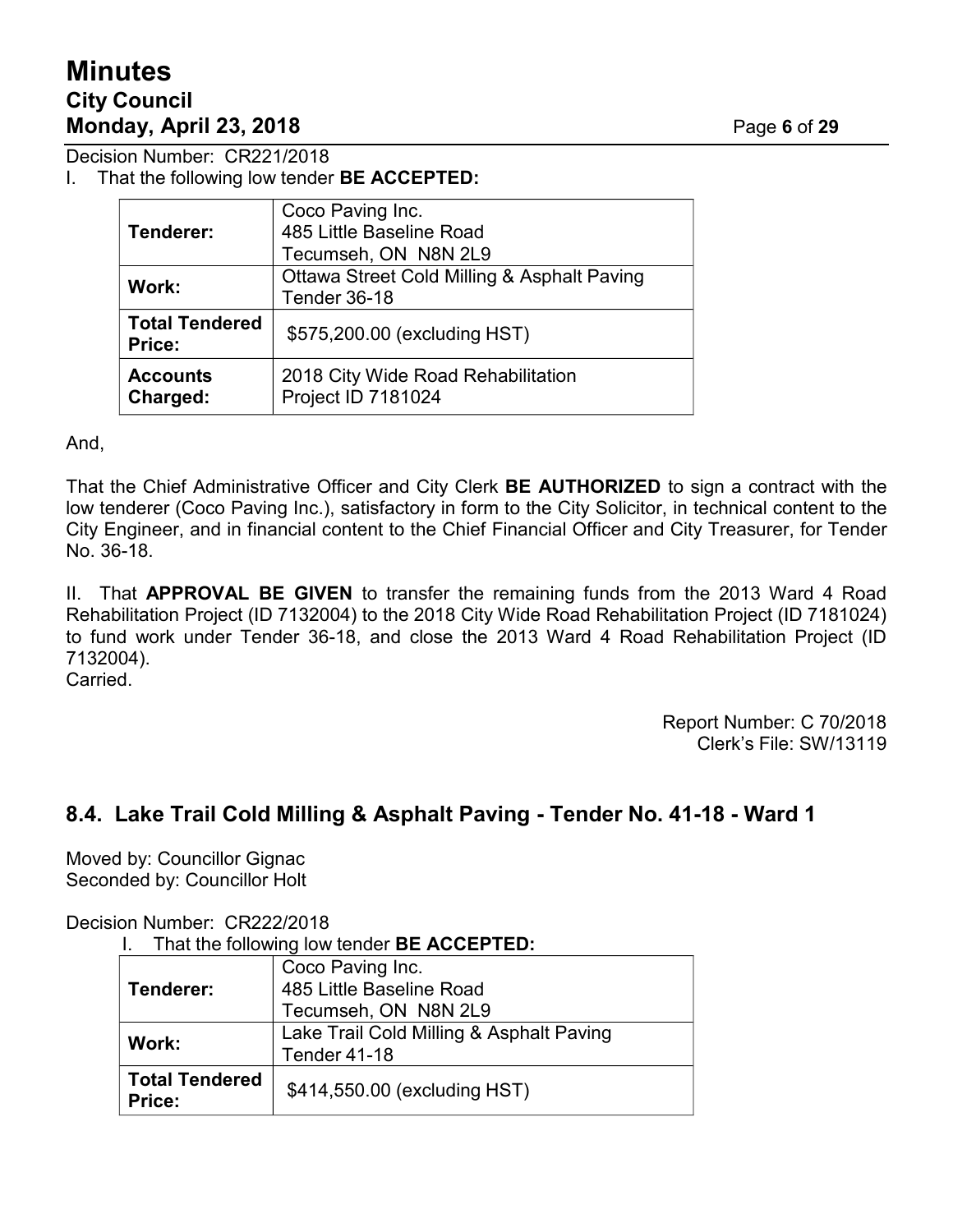# **Minutes City Council Monday, April 23, 2018** Page **7** of **29**

| <b>Accounts</b> | 2017 Lake Trail Drive Cold Milling & Asphalt |  |
|-----------------|----------------------------------------------|--|
| Charged:        | Paving                                       |  |
|                 | <b>Project ID 7171062</b>                    |  |

And,

That the Chief Administrative Officer and City Clerk **BE AUTHORIZED** to sign a contract with the low tenderer (Coco Paving Inc.), satisfactory in form to the City Solicitor, in technical content to the City Engineer, and in financial content to the Chief Financial Officer and City Treasurer, for Tender No. 41-18.

II. That **APPROVAL BE GIVEN** to transfer \$21,847 from the 2018 City Wide Road Rehabilitation Project (ID 7181024) to the 2017 Lake Trail Drive Mill & Pave Project (ID 7171062) to fund work under Tender 41-18. Carried.

> Report Number: C 71/2018 Clerk's File: SW/13120

# **8.5. Purchase of one (1) Rear Loading Packer - City Wide**

Moved by: Councillor Gignac Seconded by: Councillor Holt

Decision Number: CR223/2018 That City Council **APPROVE** the purchase of one (1) 20 cu. yd. rear loading packer; and,

That the Purchasing Manager **BE AUTHORIZED** to issue a purchase order to Joe Johnson Equipment in the amount of \$220,873.36 (excluding HST) for the purchase of one (1) 20 cu. yd, rear loading packer, satisfactory in financial content to the City Treasurer, and in technical content to the City Engineer. Carried.

> Report Number: C 72/2018 Clerk's File: SW/13121

### **8.6. Award of Tender 3-18 – Mountbatten Crescent Phase 2 Development - Ward 7**

Moved by: Councillor Gignac Seconded by: Councillor Holt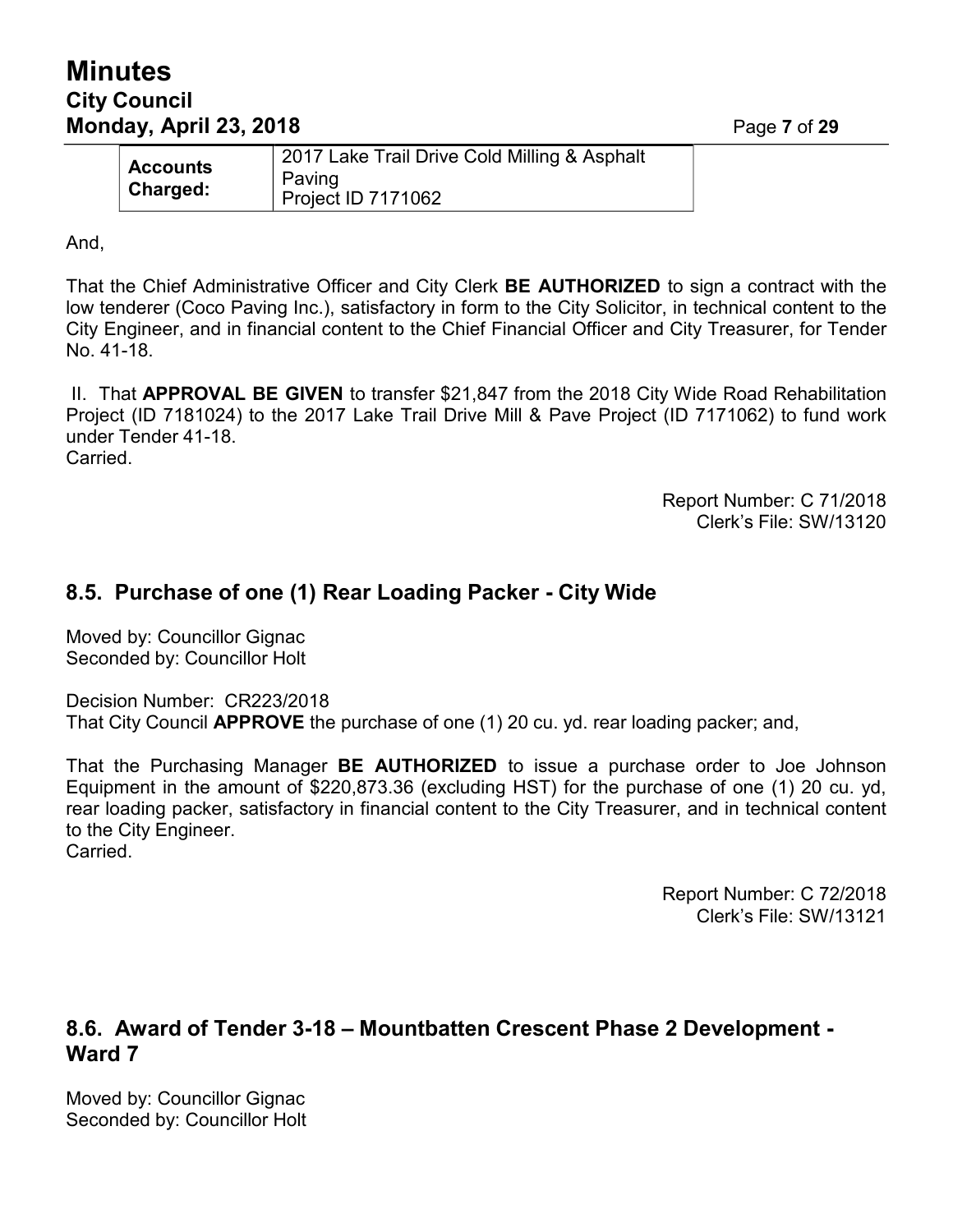# **Minutes City Council Monday, April 23, 2018** Page **8** of **29**

Decision Number: CR224/2018

1. That the following low tender **BE ACCEPTED:**

| <b>TENDERER:</b>              | D'Amore Construction (2000) Ltd. |
|-------------------------------|----------------------------------|
| <b>TENDER NO:</b>             | 03-18                            |
| <b>TOTAL TENDER PRICE:</b>    | \$2,118,960.00 (excluding HST)   |
| <b>ACCOUNT TO BE CHARGED:</b> | 007-5410-9998-02942-7103001      |

And that the Chief Administrative Officer and City Clerk **BE AUTHORIZED** to sign a contract with the low tenderer, satisfactory in technical content to the City Engineer, in financial content to the City Treasurer, and in form to the City Solicitor; and,

- 2. That the following vacant parcel of land **BE DECLARED** surplus:
	- Municipal address: 485 to 551 Mountbatten Crescent and 427 to 475 Martinique Avenue
	- Legal Description: Part Lots 135 and 136, Concession 1, being Blocks 1 to 26, inclusive, on a Plan of Subdivision to be registered (Appendix A)
	- Improvements: none vacant residential land Hereinafter the "**Mountbatten Crescent Phase 2 Lands**"
- 3. That the Manager of Real Estate Services **BE DIRECTED** to commence marketing and sales of the Mountbatten Crescent Phase 2 Lands. Carried.

Report Number: C 58/2018 Clerk's File: SW/13122

### **8.7.. Provincial/Division Corridor Improvements, Phase 2 to 4 RFP #54-18 – Retain Consultant**

Moved by: Councillor Gignac Seconded by: Councillor Holt

Decision Number: CR225/2018

I. That the firm of Dillon Consulting Limited **BE RETAINED** for the engineering consulting services for Provincial/Division Corridor Improvements Project, Phase 2 to 4, at a maximum fee of \$725,000.00 (plus HST) in accordance with their proposal for consulting services, dated March 8, 2018 as a charge to Project ID 7086003; and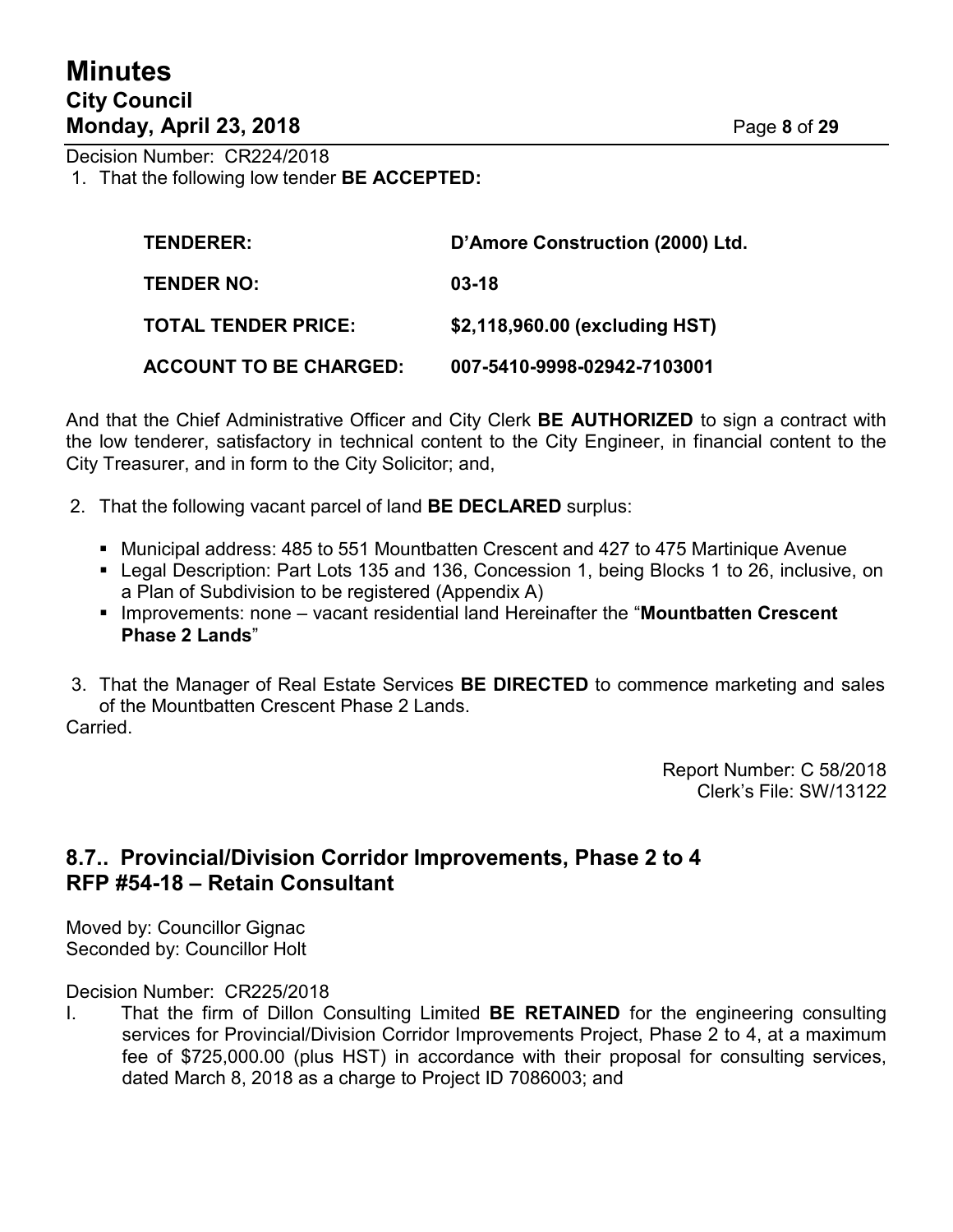# **Minutes City Council Monday, April 23, 2018** Page **9** of **29**

II. That the Chief Administrative Officer and City Clerk **BE AUTHORIZED** to sign an agreement with Dillon Consulting Limited, satisfactory in form to the City Solicitor, in financial content to the City Treasurer, and in technical content to the City Engineer.

Carried.

Report Number: C 69/2018 Clerk's File: SW/10746

# **8.8. Transformational Changes in Social Assistance: Providing Clients a Clear Path to Support**

Moved by: Councillor Gignac Seconded by: Councillor Holt

Decision Number: CR226/2018 SDHC 556

That the presentation by the Executive Director of Employment and Social Services entitled "Transformational Changes in Social Assistance: Providing Clients a Clear Path to Support" **BE RECEIVED** for information.

Carried.

Report Number: SCM 72/2018 & SCM 143/2018 Clerk's File: MH2018

### **8.9. Minutes of the Housing Advisory Committee of its meeting held February 20, 2018**

Moved by: Councillor Gignac Seconded by: Councillor Holt

Decision Number: CR227/2018 SDHC 557 That the minutes of the Housing Advisory Committee of its meeting held February 20, 2018 **BE RECEIVED** for information. Carried.

> Report Number: SCM 103/2018 & SCM 144/2018 Clerk's File: MB2018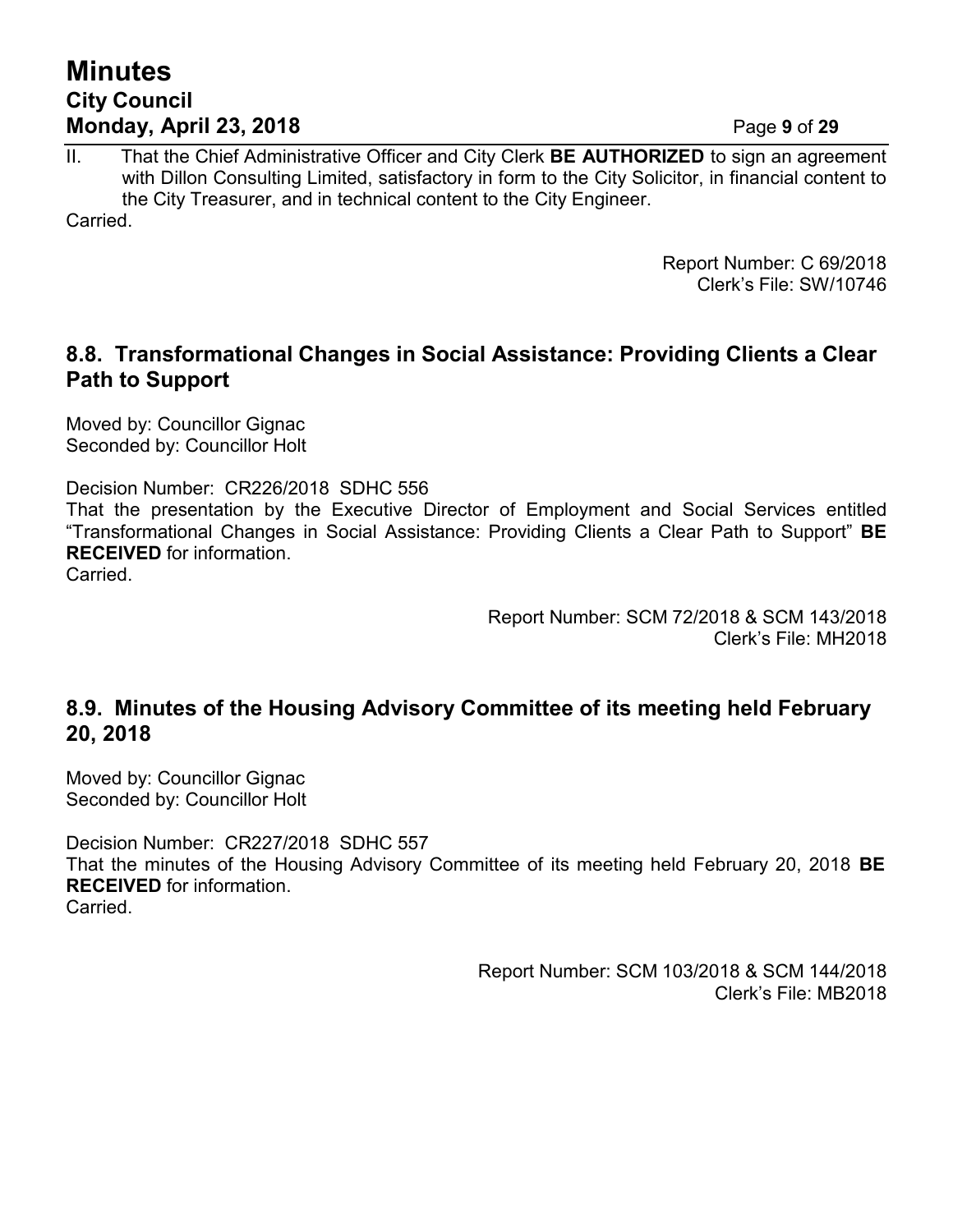### **8.11. Minutes of the Seniors Advisory Committee of its meeting held February 6, 2018**

Moved by: Councillor Gignac Seconded by: Councillor Holt

Decision Number: CR229/2018 SDHC 559 That the minutes of the Seniors Advisory Committee of its meeting held February 6, 2018 **BE RECEIVED** for information. Carried.

> Report Number: SCM 106/2018 & SCM 147/2018 Clerk's File: MB2018

### **8.12. Minutes of the meetings of the Executive Committee and the Board of Directors, Willistead Manor Inc., held February 8, 2018**

Moved by: Councillor Gignac Seconded by: Councillor Holt

Decision Number: CR230/2018 SDHC 560 That the minutes of the Executive Committee and the Board of Directors, Willistead Manor Inc. of its meeting held February 8, 2018 **BE RECEIVED** for information. Carried.

> Report Number: SCM 107/2018 & SCM 148/2018 Clerk's File: MB2018

### **8.13. City of Windsor Lancaster Bomber FM 212 Progress Report for 2017**

Moved by: Councillor Gignac Seconded by: Councillor Holt

Decision Number: CR231/2018 SDHC 561

That the Report provided by the Manager of Cultural Affairs dated February 16, 2018 entitled "City of Windsor Lancaster Bomber FM 212 Progress Report for 2017" **BE RECEIVED** for information; and,

That the request to provide \$5,000 in funding to the Canadian Historical Aircraft Association (CH2A) from the existing Cultural Affairs operating budget to pay for aluminum, rivets and other materials **BE APPROVED**; and,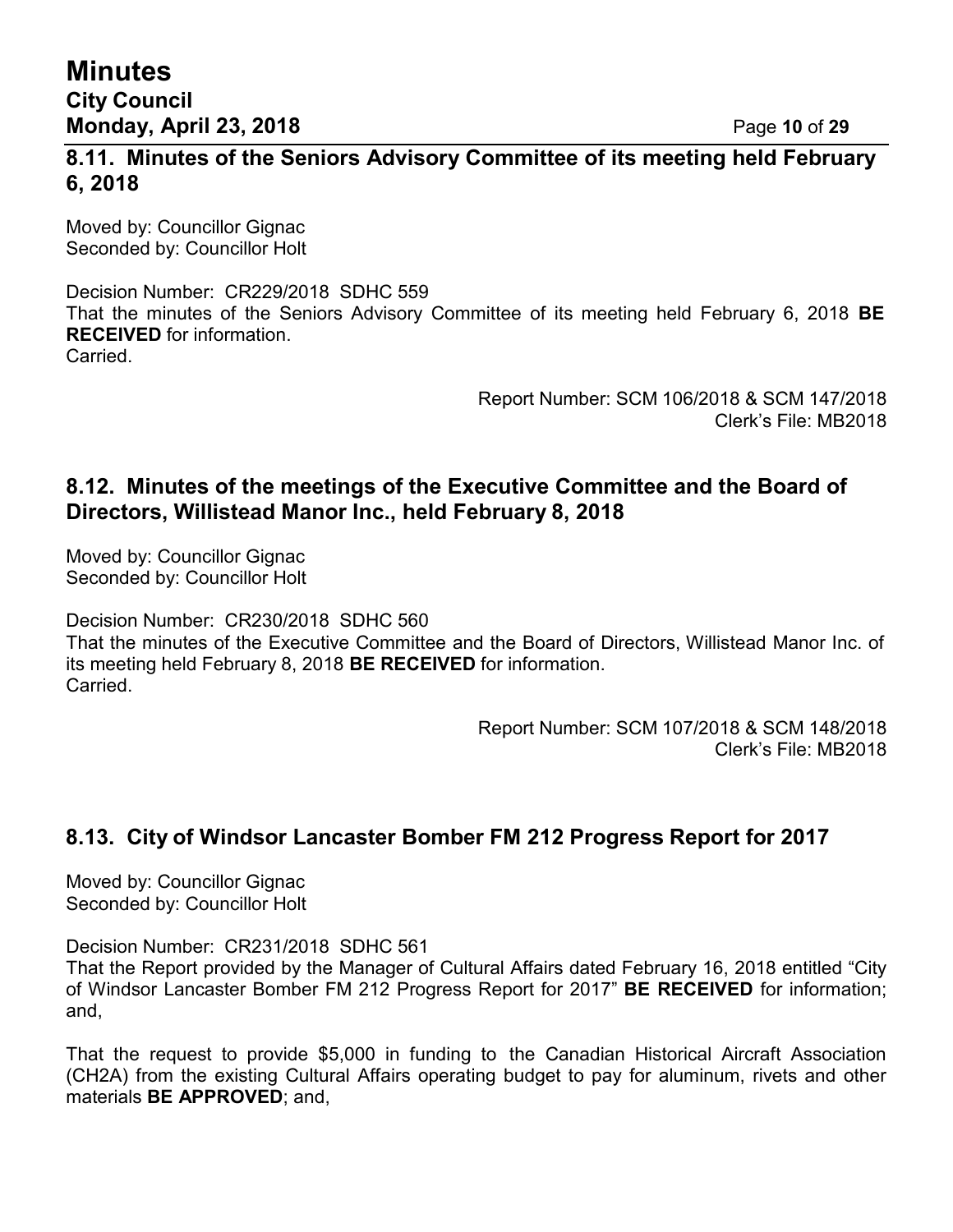# **Minutes City Council Monday, April 23, 2018** Page **11** of **29**

That Administration **BE AUTHORIZED** to approve expenditures from the Canadian Historical Aircraft Association (CH2A) related to repairs and maintenance up to the maximum limit of \$50,000.00 within the existing budget. Carried.

> Report Number: C 36/2018 & SCM 149/2018 Clerk's File: APR/1699

### **8.14. Significant Municipal 2018 Event Status - Wards 2, 3, 4, 6, 7**

Moved by: Councillor Gignac Seconded by: Councillor Holt

Decision Number: CR232/2018 SDHC 562

That the request from Windsor Eats Inc., 2465967 Ontario Limited; Rotary Club of Windsor (1918); Fuji 1 Promotions Inc. and 1933900 Ontario Ltd. be designated as a 'Significant Event Status' for the purpose of applying for their individual liquor services **BE APPROVED** by Council subject to the terms and conditions of the Special Event Agreement:

Dinner on a Beach May 24, 2018 Sandpoint Beach (Windsor Eats Inc.)

Windsor Rib Fest, May 31, 2018 – June 3, 2018 Riverfront Festival Plaza and Riverfront Civic Terrace (2465967 Ontario Limited)

Sandwich Throw Down, June 1, 2018 Art Gallery of Windsor (Windsor Eats Inc.)

Art in the Park June  $1 - 3$ , 2018 Willistead Park (Rotary Club of Windsor (1918))

Street Food Fest, July 13, 2018 Lanspeary Park and Outdoor Rink (Windsor Eats)

Dinner on a Pier July 19, 2018 Assumption Park (Windsor Eats Inc.)

Roots and Rhythm Music Festival, July 27 – July 28, 2018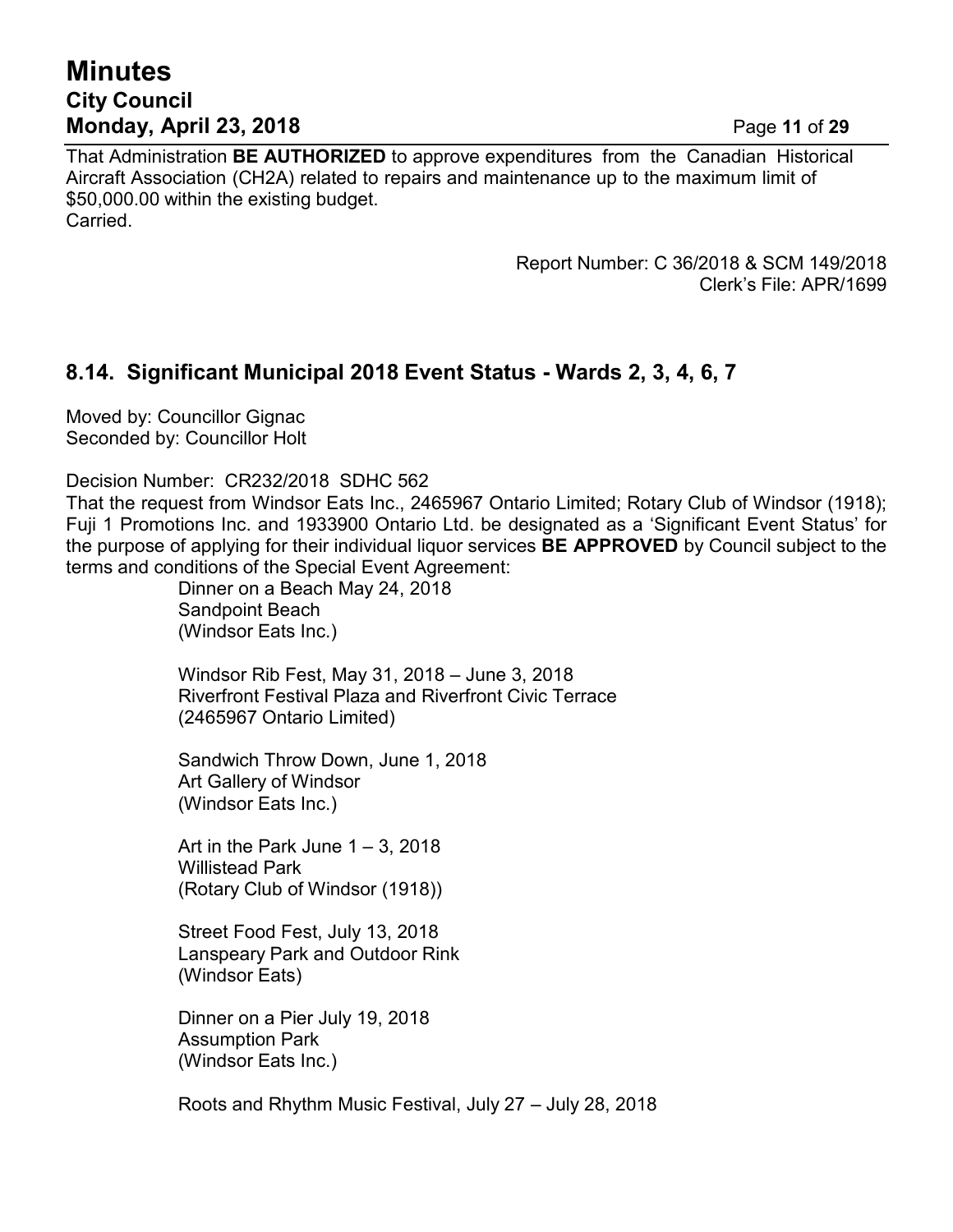# **Minutes City Council Monday, April 23, 2018** Page **12** of **29**

Riverfront Festival Plaza (Fuji 1 Promotions Inc.)

Coming Home Fest, September 15, 2018 Riverfront Festival Plaza and Riverfront Civic Terrace (1933900 Ontario Ltd.)

And private locations:

Whiskey Town Festival, August 4, 2018 (Private Location) (Windsor Eats Inc.)

Foodie Fest, August 10, 2018 Private Location (Windsor Eats Inc.)

Sausage Party, September 21, 2018 Private Locations (Windsor Eats Inc.)

Carried.

Report Number: S 31/2018 & SCM 150/2018 Clerk's File: SR/13020

### **8.15. Poutine Feast 2018 - Mc G Jr Presents**

Moved by: Councillor Gignac Seconded by: Councillor Holt

Decision Number: CR233/2018 SDHC 563

That the request from Mc G Jr Presents to host the Poutine Feast at Festival Plaza on Friday, June 8 – Sunday, June 10, 2018 **BE APPROVED**, subject to the terms and conditions of the Special Event Agreement; and further,

THAT the request from Mc G Jr Presents for approval of designation as 'Significant Event Status' for the purpose of applying for their liquor services **BE APPROVED.** Carried.

> Report Number: S 26/2018 & SCM 151/2018 Clerk's File: SR/13020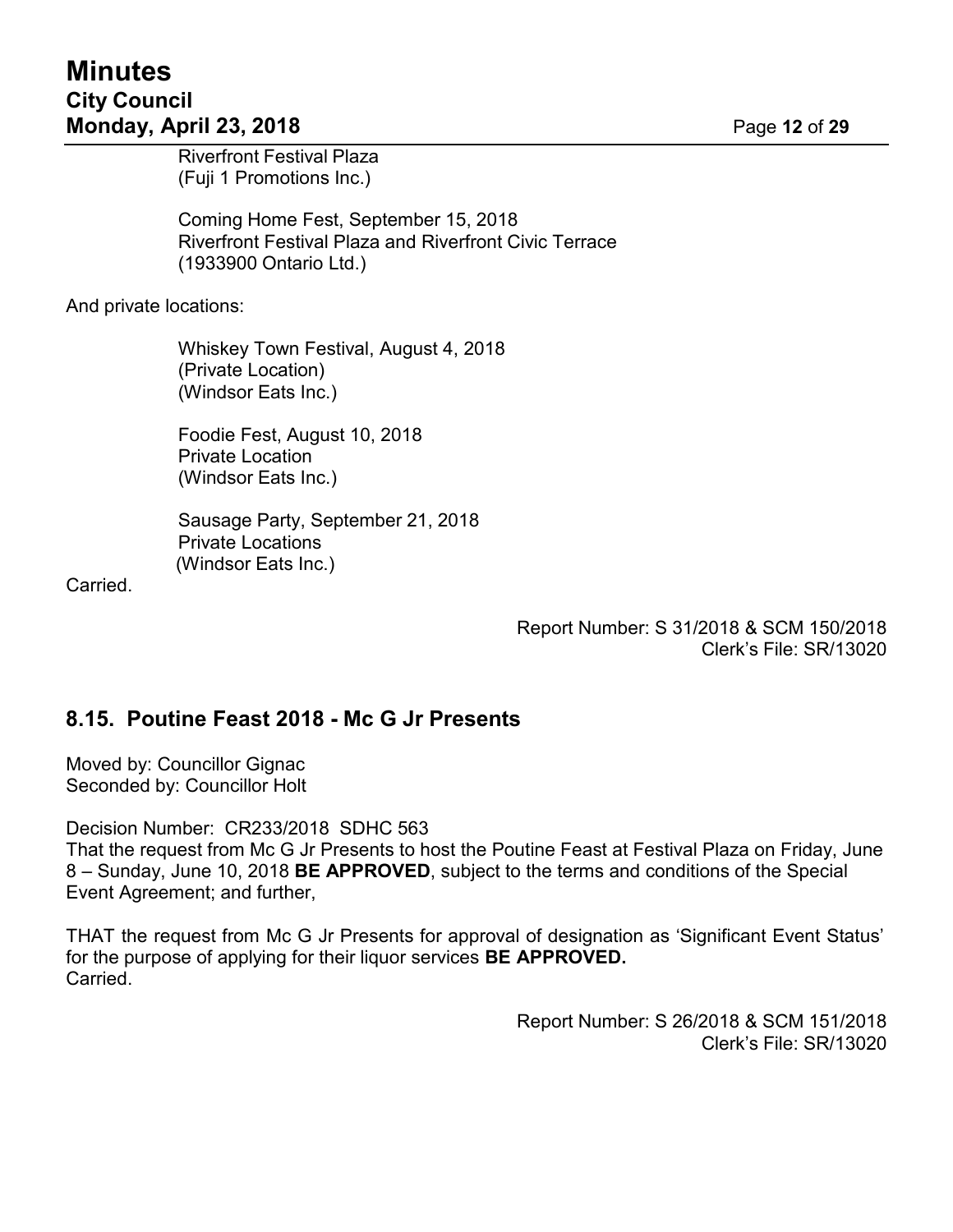### **8.16. Windsor Essex Community Housing Corporation Capital Improvements Project**

Moved by: Councillor Gignac Seconded by: Councillor Holt

Decision Number: CR234/2018 SDHC 564

That Council **APPROVE** the use of the 2014 Enhanced Capital Plan placeholder funding of \$2,252,800 (\$1,500,000 City funding and \$752,800 County) for the Windsor Essex Community Housing Corporation (CHC) to use for Capital Improvements as described in the Financial Matters and to be charged to Capital Project (HCS-001-14); and further,

That Council **APPROVE** the reimbursement of \$1,000,000 to the CHC Non Profit Family Reserve Fund for works undertaken in 2017 from Capital Improvements Capital Project (HCS-001-14); and further,

That Council **AUTHORIZE** the Executive Director of Housing & Children's Services, or designate, authority in each year, to allocate as may be required, additional operating funds to CHC in excess of the annual Operating Budget as approved by Council for CHC, provided that such additional funding is available within the overall Housing Services approved Operating Budget within the Housing and Children's Services Department; and further,

That the requested funds **MEET** all of the required Housing Services guidelines with respect to the funding of additional one-time requests. **Carried** 

> Report Number: S 45/2018 & SCM 152/2018 Clerk's File: SS/12556

# **8.17. Per Diem Rate Increase for Housing with Supports (Former Domiciliary Hostel Program) City Wide**

Moved by: Councillor Gignac Seconded by: Councillor Holt

Decision Number: CR235/2018 SDHC 565

That the Community Development and Health Commissioner **BE AUTHORIZED** to increase the per diem rate for licensed Housing with Support Homes, currently funded under the Provincial Community Homelessness Prevention Initiative (CHPI) and under formal agreement with the City of Windsor, up to \$53.09 effective April 1, 2018 and up to \$55.00 effective April 1, 2019 such that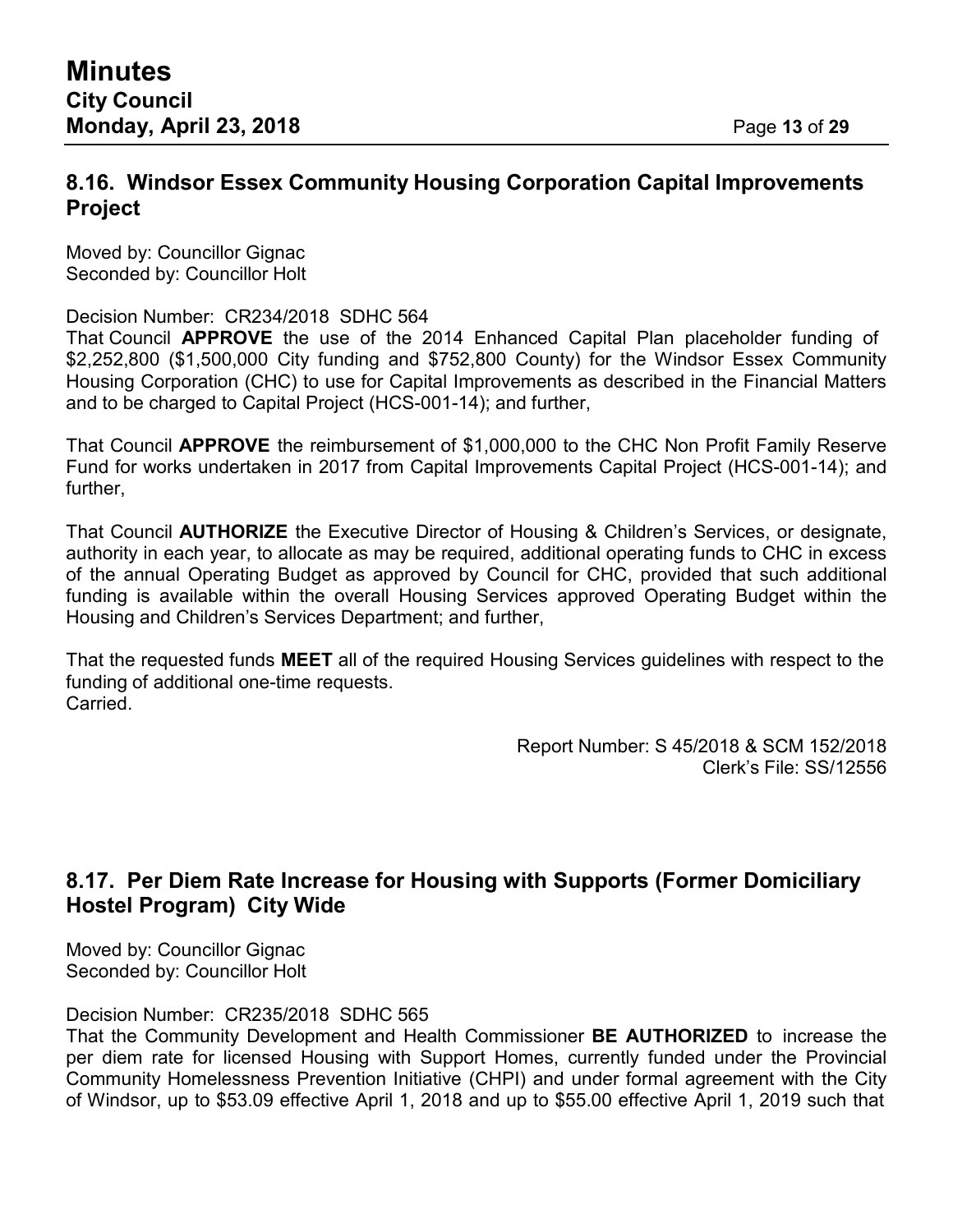# **Minutes City Council Monday, April 23, 2018** Page **14** of **29**

the increase in cost does not exceed the CHPI funding allocation and the City's budgeted contribution to the program; and further,

That the increase to the per diem rate up to \$53.09 effective April 1, 2018 and up to \$55.00 effective April 1, 2019 also **APPLY** to Housing with Support Homes in the County of Essex under an agreement with the County of Essex, such that the increase in cost does not exceed the Provincial Community Homelessness Prevention Initiative (CHPI) funding allocation and the County's budgeted contribution to the program; and further,

That Council Resolution M282-2014, which established the previous per diem rate for licensed Housing with Support Homes, **BE RESCINDED**. Carried.

> Report Number: S 47/2018 & SCM 153/2018 Clerk's File: SS/1857

### **8.18. Report No. 153 of the Windsor Licensing Commission - Release of Fifteen Taxicab Wheelchair Accessible Plates**

Moved by: Councillor Gignac Seconded by: Councillor Holt

Decision Number: CR236/2018 ETPS 592 That report no. 153 of the Windsor Licensing Commission – Release of Fifteen Taxicab Wheelchair Accessible Plates indicating:

- I. That the report of the Supervisor of Licensing & Deputy Licence Commissioner dated March 9, 2018 entitled "Release of Taxicab Wheelchair Accessible Plates" relating to the release of fifteen (15) Taxicab Wheelchair Accessible plates BE APPROVED.
- II. That Section 7.1 of Schedule 5 to Public Vehicle Licensing Bylaw # 137-2007 as it relates to Driver's List requirements BE WAIVED until December 31, 2018 for the sole purpose of releasing the fifteen (15) Taxicab Wheelchair Accessible plates.

### **BE APPROVED.**

Carried.

Report Number: SCM 131/2018 & SCM 173/2018 Clerk's File: ACLT/12113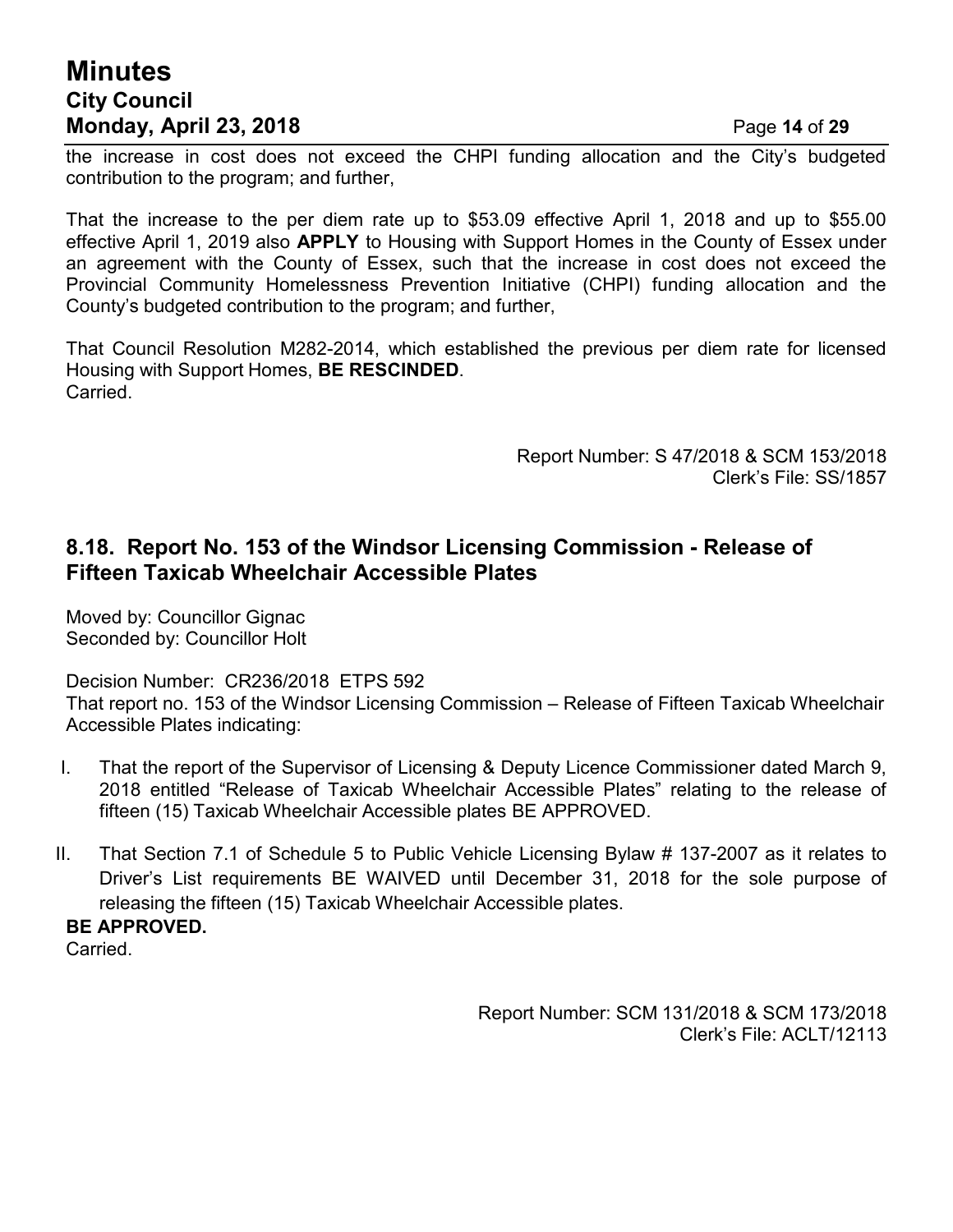**Minutes City Council Monday, April 23, 2018** Page **15** of **29**

### **11.2. Application to demolish residential dwellings located at 1558-1560 Ouellette Avenue and 1559 Dufferin Place, which are subject to Demolition Control By-law 131-2017 (Ward 3)**

Moved by: Councillor Gignac Seconded by: Councillor Holt

Decision Number: CR238/2018

That the Chief Building Official **BE AUTHORIZED** to issue a demolition permit for the residential dwellings located at 1558-1560 Ouellette Avenue and 1559 Dufferin Place to facilitate redevelopment of the property along with 1568 Ouellette Avenue and 0 Dufferin Place; and,

That the Chief Building Official **BE DIRECTED** to require, as a condition of the demolition permit, that the redevelopment be substantially complete within two years of demolition permit issuance. Carried.

> Report Number: C 75/2018 Clerk's File: SPL/10759

### **9. REQUEST FOR DEFERRALS, REFERRALS AND/OR WITHDRAWALS**

### **8.10. Report No. 120 of Windsor Accessibility Advisory Committee (WAAC) - Snow removal at bus stops**

Moved by: Councillor Kusmierczyk Seconded by: Councillor Marra

Decision Number: CR228/2018 SDHC 558 That Report No. 120 of Windsor Accessibility Advisory Committee (WAAC) – "Snow removal at bus stops" **BE REFERRED** to the Environment, Transportation and Public Safety Standing Committee to allow for additional information to **BE PROVIDED** by Administration. Carried.

> Report Number: SCM 104/2018 & SCM 146/2018 Clerk's File: MB2018

### **10. PRESENTATIONS AND DELEGATIONS (5 Minute maximum per delegate)**

None.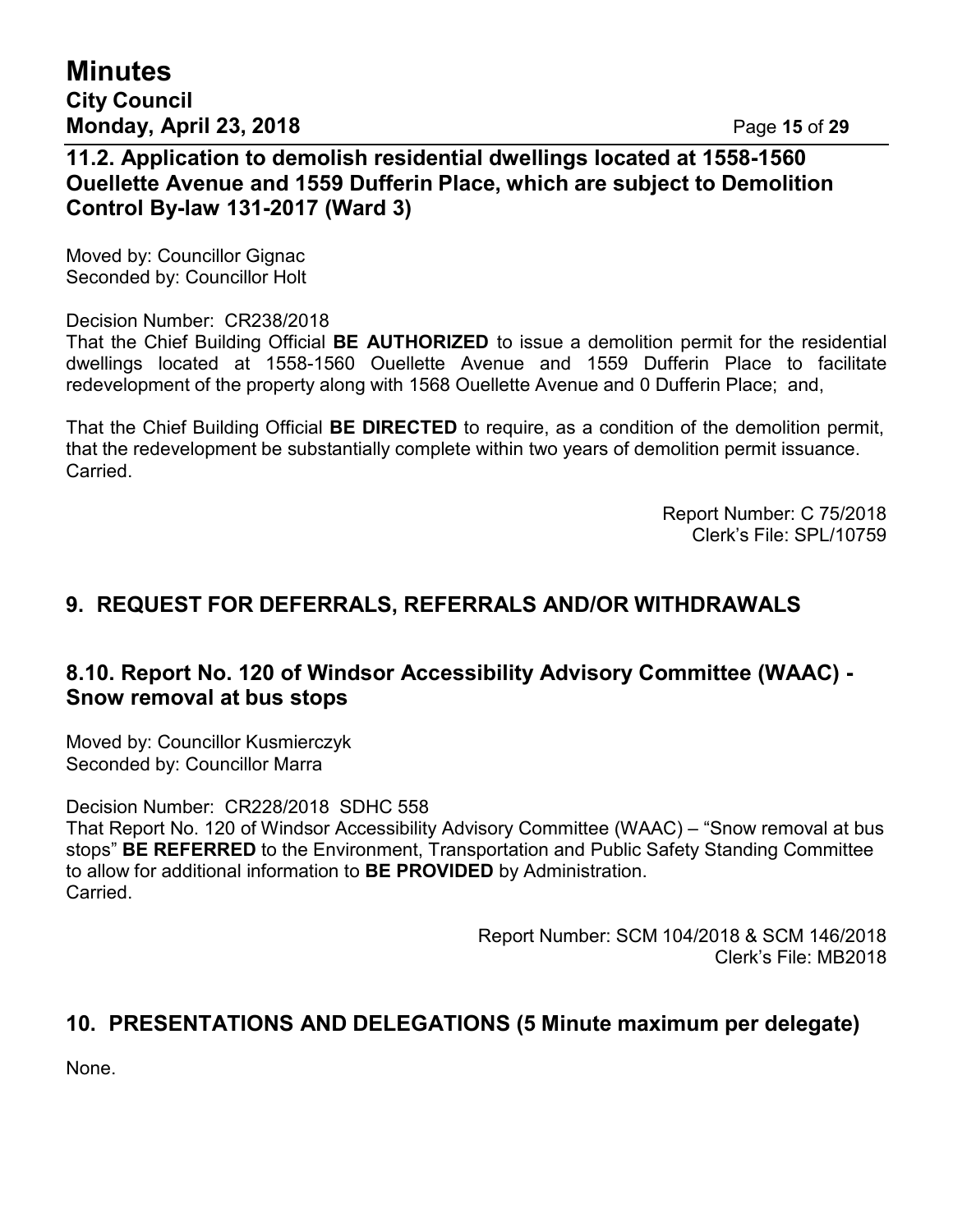# **11. REGULAR BUSINESS ITEMS (Non-Consent Items)**

### **11.1. 2017 Year-End Operating Budget Variance Report**

Moved by: Councillor Bortolin Seconded by: Councillor Elliott

Decision Number: CR237/2018 That Council **RECEIVE FOR INFORMATION** the 2017 Year-End Operating Budget Variance Report, dated April 9th, 2018; and,

That the final 2017 Operating Budget surplus of \$1,629,760 **BE TRANSFERRED** to the Budget Stabilization Reserve (\$1,129,760) and the Succession Planning Reserve (\$500,000); and,

That in order to avoid the need to re-budget for various items, Council **APPROVE** \$1,307,062 in budget carryovers as detailed in Appendix C: 2017 Budget Carry-Forwards; and,

That Council **APPROVE** the balancing of and transfers from Capital Projects, as detailed in Appendix D: 2017 Capital Closeouts; and,

That Council **APPROVE** the attached Development Charges 2017 Income Statement Schedule (Appendix E); and,

That Council **APPROVE** a recommendation from Administration to create a Commodity Tax Reserve account and provide authority to the City Treasurer to transfer any budget variances related to the commodity tax account to/from the reserve, as required annually; and,

That Council **APPROVE** the establishment of a new reserve account 1797 entitled "Defib. Tiered Response Grant" for the purpose of purchase and maintenance of defibrillators, CPR certifications and first aid supplies and that the year-end surplus/deficit from the Fire Operations department 0191110 product 5389 be transferred annually to the newly established reserve account; and,

That Council **APPROVE** the following housekeeping items and various transfers from reserve accounts/funds:

- a. \$8,061.68 (50% of the annual 2017 rental fees) from Showmobile reserve account (1752) to operating department ID 0280021;
- b. \$142,000 annual transfer (2 of 5yrs) from reserve account (1756) Reserve for tree planting to operating department ID 0280301;
- c. \$23,951.00 from reserve account (1768) to project 7171088 to partially fund the purchase of a Mobile Live Fire Training Simulator, as per CR438/2017;
- d. \$2,507.39 from the Riverfront Brick Program reserve account (1777) for relevant activities and costs incurred in the installation of bricks along the riverfront, as per CR29/2009;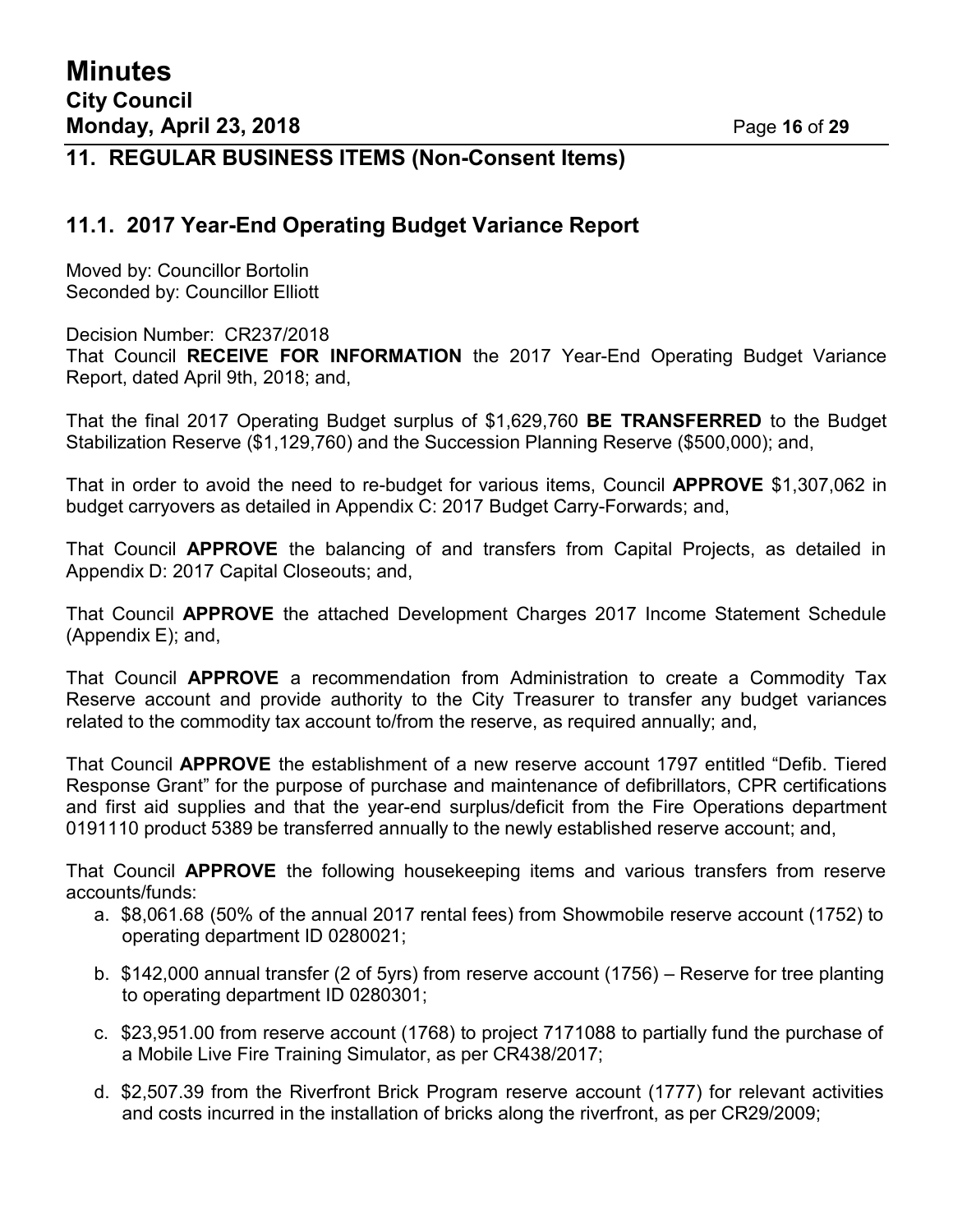# **Minutes City Council Monday, April 23, 2018** Page **17** of **29**

- e. \$47,951.48 from the Non-Union Salary Review reserve account (1783) to operating department ID 0124110;
- f. \$18,373.58 from the Firefighter Recruitment reserve account (1787) to operating department ID 0145008;
- g. \$51,756.64 from the Driver Simulation Training reserve account (1788) for costs related to training of corporate drivers;
- h. \$20,000.00 from the Capital Expenditure reserve (Fund 160) to operating department ID 0122950;
- i. \$17,055.00 from the Building Permit reserve (Fund 180) to operating department ID 0152710; and further,

That \$75,000 **BE ALLOCATED** to purchase a sidewalk cleaner for use along the riverfront (to clean goose droppings and other droppings) and, that this amount **BE FUNDED** from the Budget Stabilization Reserve (BSR) fund. **Carried** 

> Report Number: C 56/2018 Clerk's File: AS/10122

### **12. CONSIDERATION OF COMMITTEE REPORTS**

### **12.1. Report of the Special In-Camera meeting or other Committee as may be held prior to Council**

Moved by: Councillor Payne Seconded by: Councillor Sleiman

Decision Number: CR239/2018

That the report of the In Camera meeting held April 23, 2018 **BE ADOPTED** as presented. Carried.

Clerk's File: ACO2018

# **13. BY-LAWS (First and Second Reading)**

Moved by: Councillor Borrelli Seconded by: Councillor Bortolin

That the following By-law No. 58-2018 be introduced and read a first and second time: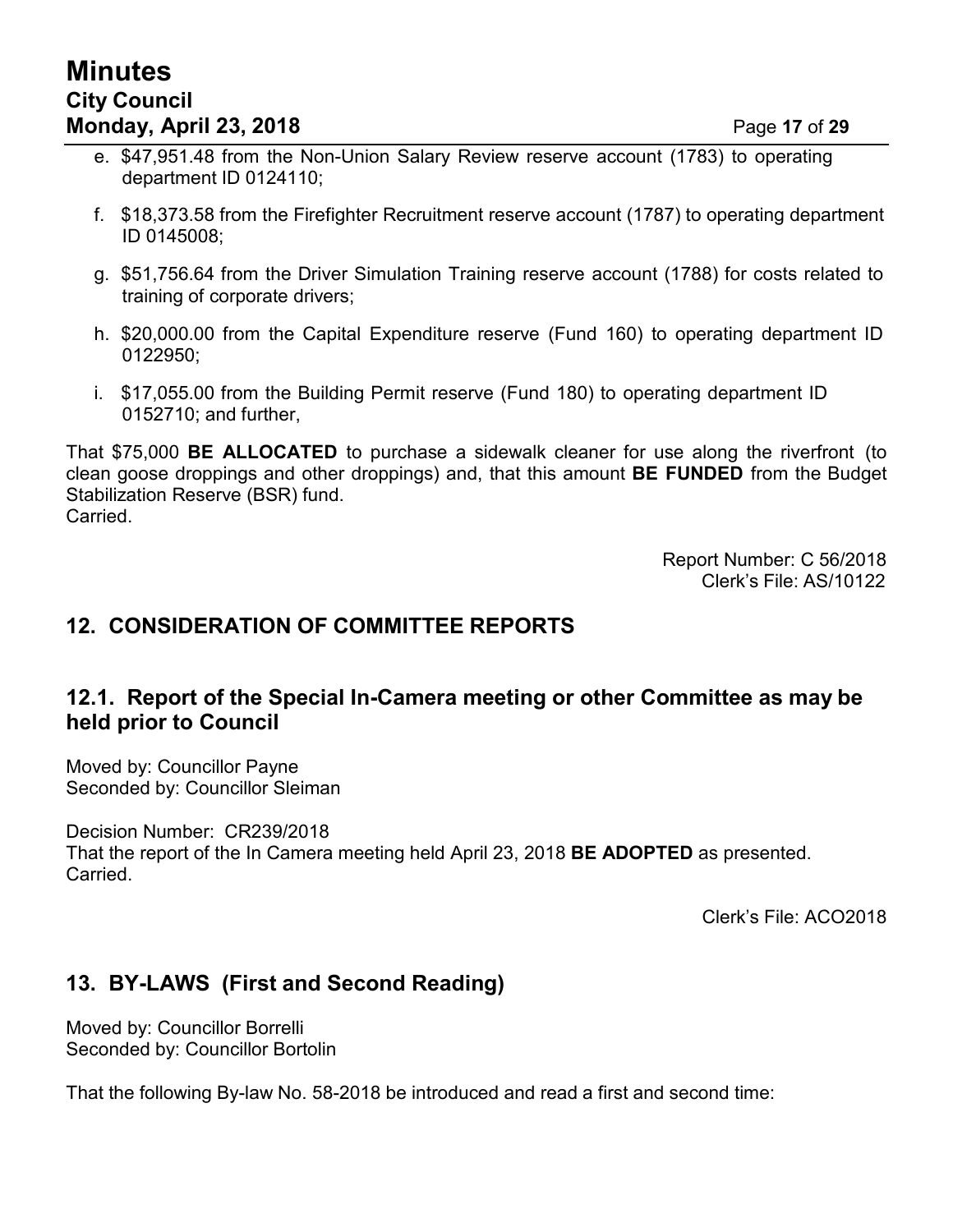# **Minutes City Council Monday, April 23, 2018** Page **18** of **29**

**58-2018** A BY-LAW TO CONFIRM PROCEEDINGS OF THE COUNCIL OF THE CORPORATION OF THE CITY OF WINDSOR AT ITS MEETING HELD ON THE TWENTY-THIRD DAY OF APRIL, 2018 Carried.

# **14. MOVE BACK INTO FORMAL SESSION**

Moved by: Councillor Elliott Seconded by: Councillor Francis

That the Committee of the Whole does now rise and report to Council respecting the business items considered by the Committee:

- 1) Communication Items (as presented)
- 2) Consent Agenda (as amended)
- 3) Items Deferred Items Referred
- 4) Consideration of the Balance of Business Items (as amended)
- 5) Committee Reports (as presented)
- 6) By-laws given first and second readings (as presented)

Carried.

# **15. NOTICES OF MOTION**

None presented.

# **16. THIRD AND FINAL READING OF THE BY-LAWS**

Moved by: Councillor Gignac Seconded by: Councillor Holt

That the following By-law No. 58-2018, having been read a first and second time be now read a third time and finally passed and that the Mayor and Clerk **BE AUTHORIZED** to sign and seal the same notwithstanding any contrary provision of the Council. Carried.

# **17. PETITIONS**

None presented.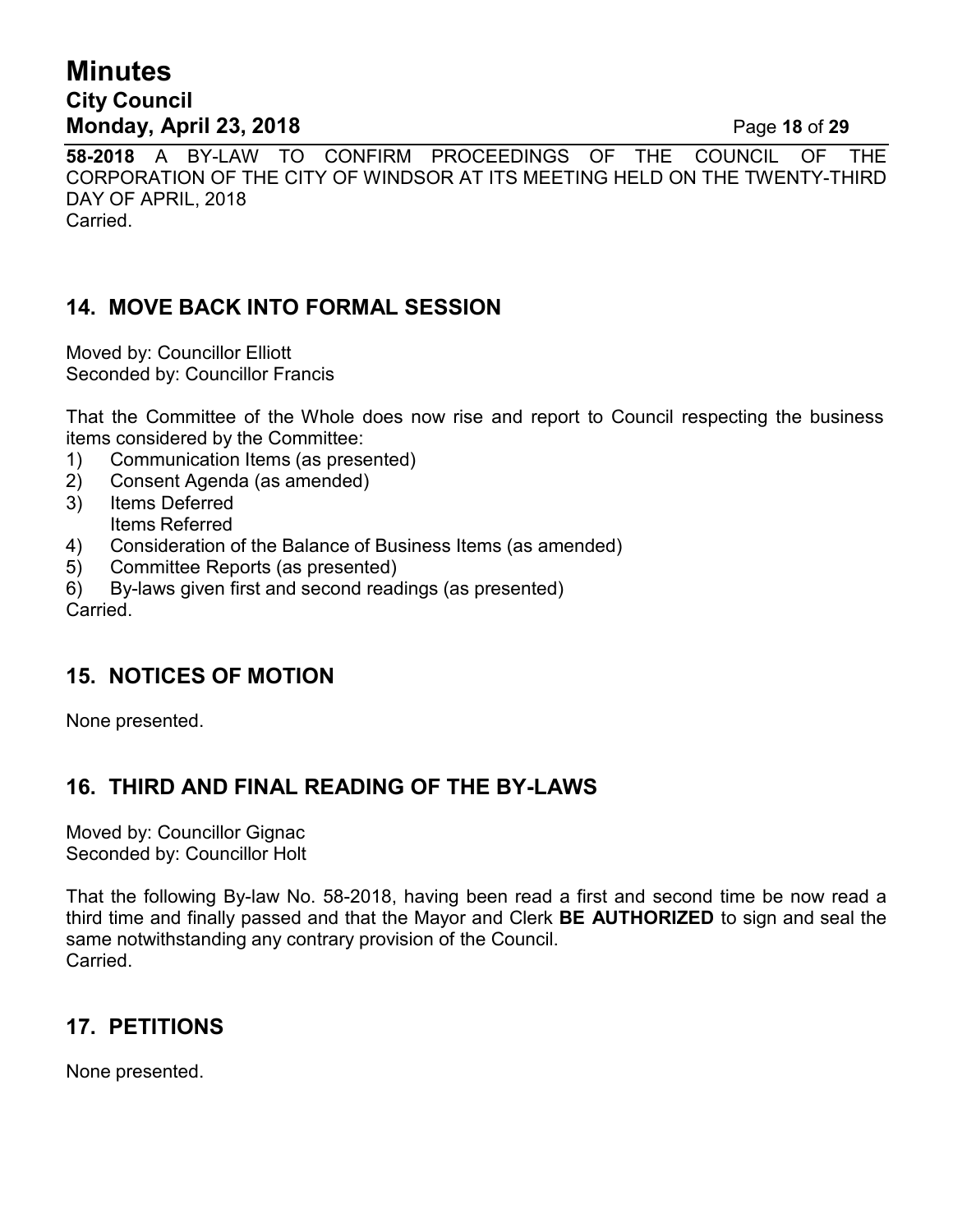# **18. QUESTION PERIOD**

### **18.1. CQ6-2018**

Moved by: Councillor Payne Seconded by: Councillor Sleiman

Decision Number: CR240/2018

That the following Council Question by Councillor Holt **BE APPROVED,** and that Administration **BE DIRECTED** to proceed with the necessary actions to respond to the Council Question in the form of a written report, consistent with Council's instructions, and in accordance with Section 17.1 of the Procedure By-law 98-2011:

#### CQ 6-2018:

#### **Assigned to City Engineer**

Asks that as the City's Winter Control Policy is to not plow residential alleys, I ask that Administration review the impact on availability of street parking during the winter season, and report on the cost and logistics of changing the Winter Control Policy to include plowing of residential alleys.

**Carried** 

Clerk's File: SW2018

### **21. ADJOURNMENT**

Moved by: Councillor Borrelli Seconded by: Councillor Bortolin

That this Council meeting stand adjourned until the next regular meeting of Council or at the call of the Mayor.

Carried.

Accordingly, the meeting is adjourned at 6:06 o'clock p.m.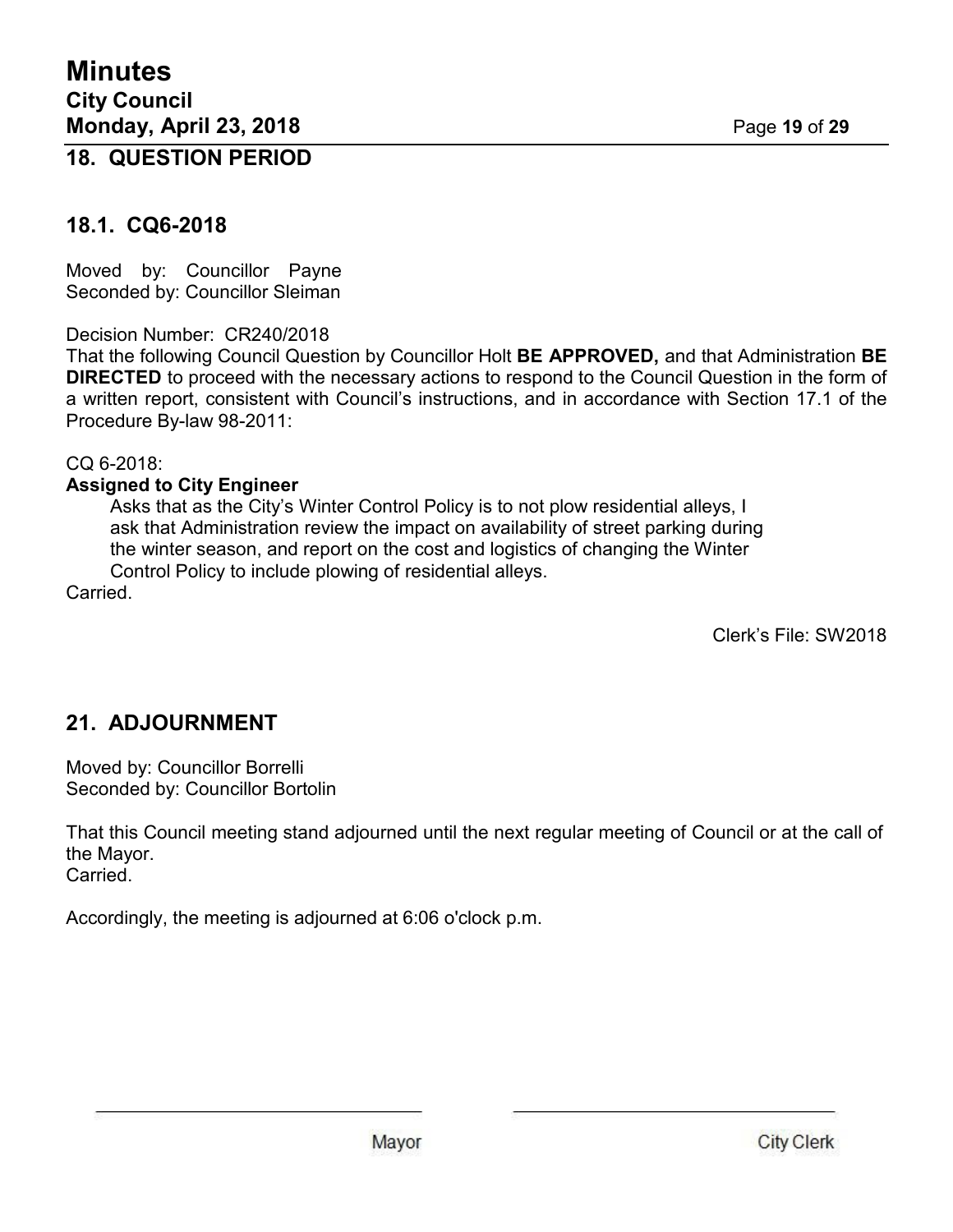**Adopted by Council at its meeting held April 23, 2018 (CR239/2018)** VC/bm

**SPECIAL MEETING OF COUNCIL – IN CAMERA April 23, 2018**

**Meeting called to order at: 5:20 p.m.**

#### **Members in Attendance:**

Mayor D. Dilkens Councillor F. Francis Councillor J. Elliott Councillor C. Holt Councillor R. Bortolin Councillor B. Marra Councillor J. Gignac Councillor P. Borrelli Councillor H. Payne Councillor E. Sleiman Councillor I. Kusmierczyk

#### **Also in attendance:**

O. Colucci, Chief Administrative Officer

J. Payne, Community Development and Health Commissioner and Corporate Leader Social Development, Health, Recreation and Culture

M. Winterton, City Engineer and Corporate Leader Environmental Protection and **Transportation** 

V. Critchley, City Clerk/Licence Commissioner and Corporate Leader Public Engagement and Human Resources

J. Mancina, Chief Financial Officer/City Treasurer and Corporate Leader Finance and Technology

S. Askin-Hager, City Solicitor and Corporate Leader Economic Development and Public Safety

C. Brown, CEO for YQG and WDTC/Corporate Leader of Transportation **Services** 

J. Wilson, Corporate Leader, Parks, Facilities, Recreation and Culture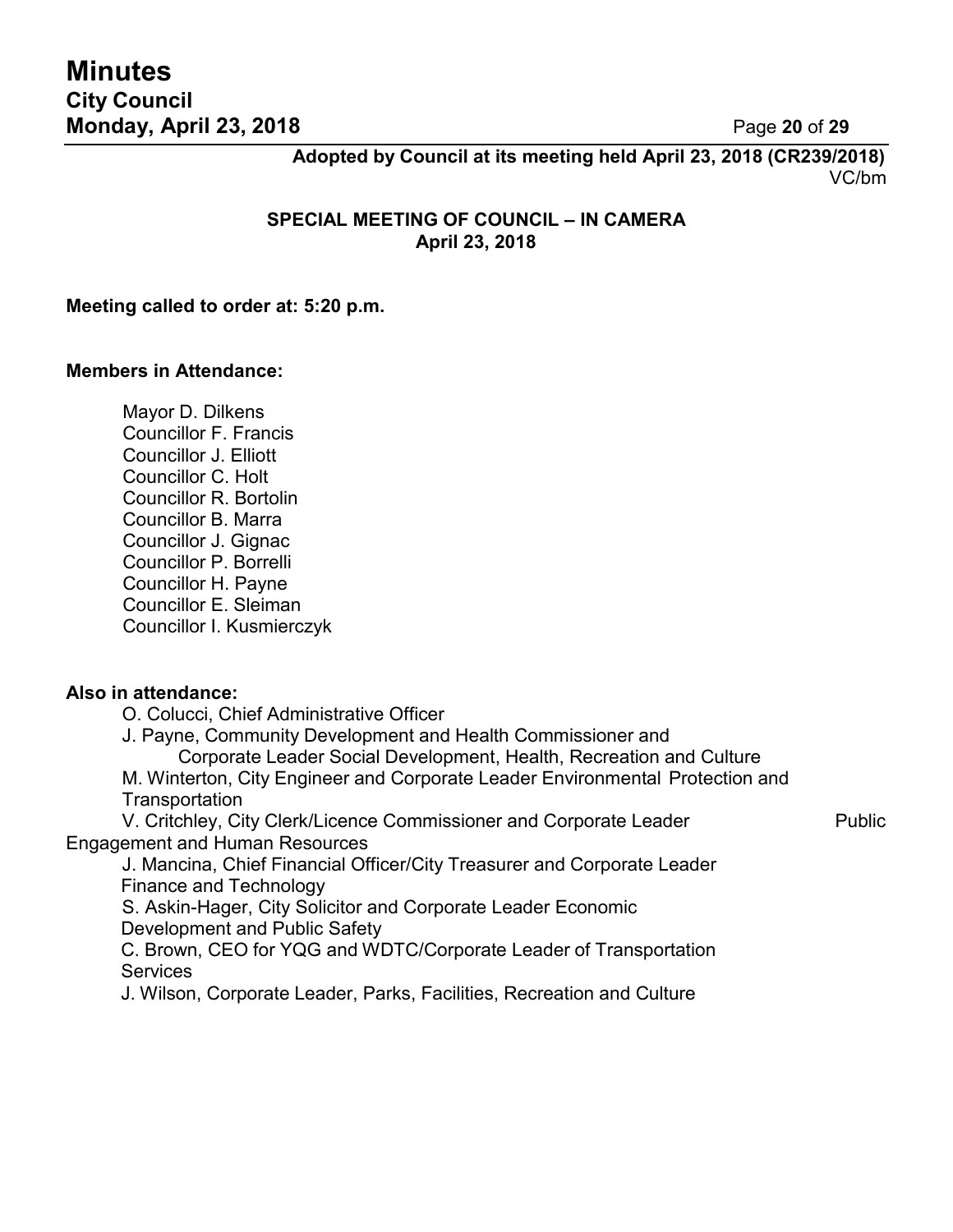**Verbal Motion is presented by Councillor Sleiman, seconded by Councillor Elliott, that Rule 3.3 (c) of the** *Procedure By-law, 98-2011,* **BE WAIVED to add the following Agenda items:**

**7. Personal Matter – about an identifiable individual – naming matter;**

**Motion Carried.**

**Verbal Motion is presented by Councillor Gignac, seconded by Councillor Bortolin, to move in Camera for discussion of the following item(s), adding Item 7:**

| <b>Item</b><br>No. | <b>Subject</b>                                                                   | <b>Section - Pursuant to</b><br>Municipal Act, 2001, as<br>amended |
|--------------------|----------------------------------------------------------------------------------|--------------------------------------------------------------------|
| 1.                 | <b>Property matter – lease</b>                                                   | 239(2)(c)                                                          |
| 2.                 | Property matter – expropriation<br>settlement                                    | 239 (2) (e) (f)                                                    |
| 3.                 | Property matter – expropriation<br>settlement                                    | 239(2)(e)(c)                                                       |
| 4.                 | Property matter – sale of land                                                   | 239(2)(c)                                                          |
| 5.                 | Legal matter – litigation update                                                 | 239 (2) (e) (f)                                                    |
| 6.                 | Property matter – disposition of<br>land                                         | 239(2)(c)                                                          |
| 7.                 | Personal matter – about an<br>identifiable individual - naming<br>matter - ADDED | 239(2)(b)                                                          |

**Motion Carried.**

#### **Declarations of Pecuniary Interest:**

Councillors Marra, Elliott, Francis and Bortolin all declare an interest and abstain from voting on Item 5 as they are involved with organizations that have held bingo licences.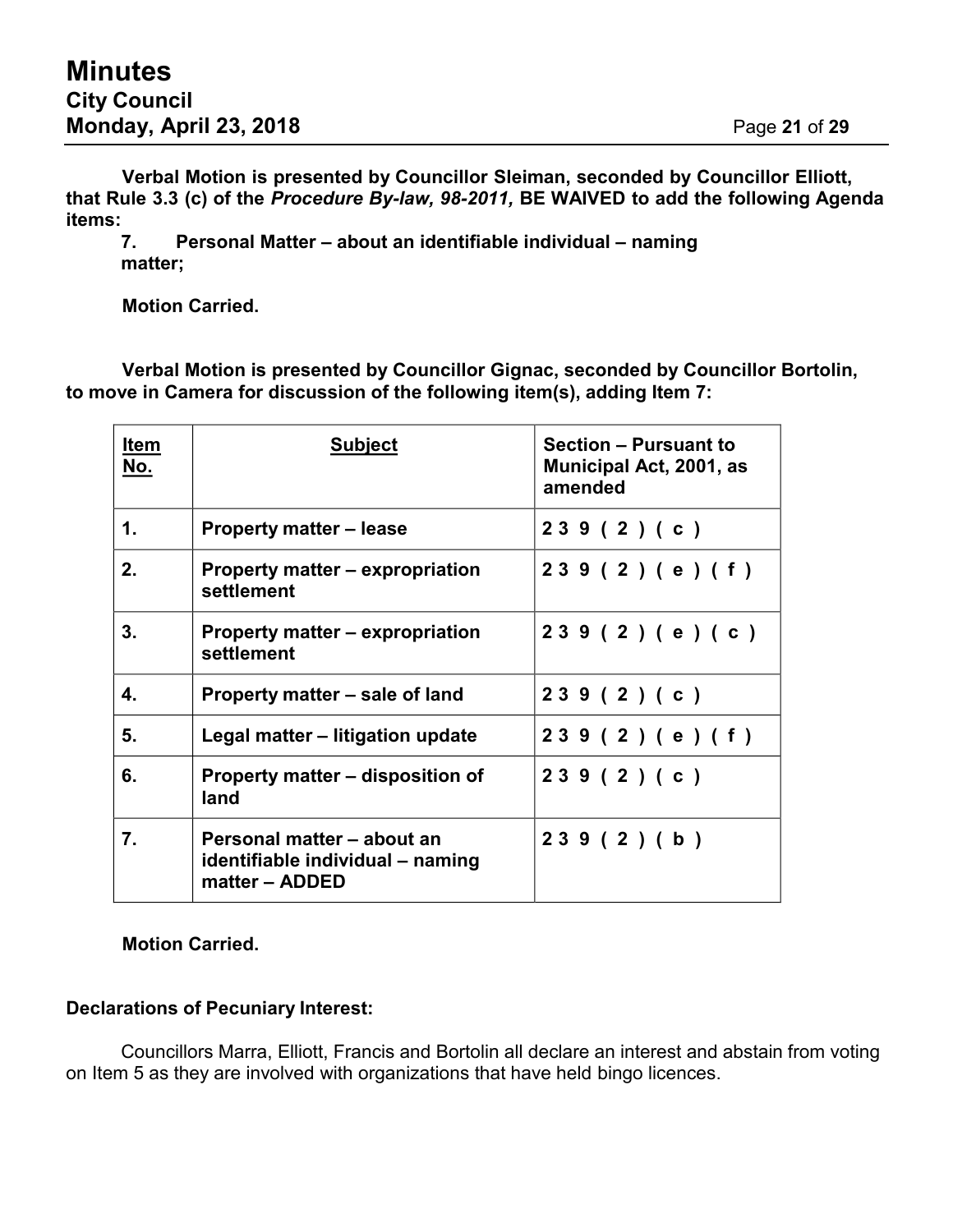# **Minutes City Council Monday, April 23, 2018** Page **22** of **29**

**Discussion on the items of business. (Items 1, 2, 3, 4, 6, 7 and 5)**

**Verbal Motion is presented by Councillor Sleiman, seconded by Councillor Borrelli, to move back into public session.**

**Motion Carried.**

**Moved by Councillor Kusmierczyk, seconded by Councillor Marra, THAT the Clerk BE DIRECTED to transmit the recommendation(s) contained in the report(s) discussed at the In-Camera Council Meeting held April 23, 2018 directly to Council for consideration at the next Regular Meeting.**

1. That the recommendation contained in the in-camera report from the Manager of Real Estate Services, City Solicitor and Corporate Leader Economic Development and Public Safety, Corporate Leader Parks, Recreation, Culture and Facilities and Chief Financial Officer/City Treasurer and Corporate Leader Finance and Technology respecting a property matter - lease **BE APPROVED**.

2. That the recommendation contained in the in-camera report from Senior Legal Counsel, City Solicitor and Corporate Leader Economic Development and Public Safety, City Engineer and Corporate Leader Environmental Protection and Transportation and Chief Financial Officer/City Treasurer and Corporate Leader Finance and Technology respecting a property matter – expropriation settlement **BE APPROVED**.

3. That the recommendation contained in the in-camera report from the Lease Administrator, Manager of Real Estate Services, City Solicitor and Corporate Leader Economic Development and Public Safety, City Engineer and Corporate Leader Environmental Protection and Transportation and Chief Financial Officer/City Treasurer and Corporate Leader Finance and Technology respecting a property matter – expropriation settlement **BE APPROVED**.

4. That the recommendation contained in the in-camera report from the Manager of Real Estate Services, City Solicitor and Corporate Leader Economic Development and Public Safety, City Engineer and Corporate Leader Environmental Protection and Transportation and Chief Financial Officer/City Treasurer and Corporate Leader Finance and Technology respecting a property matter – sale of land **BE APPROVED**.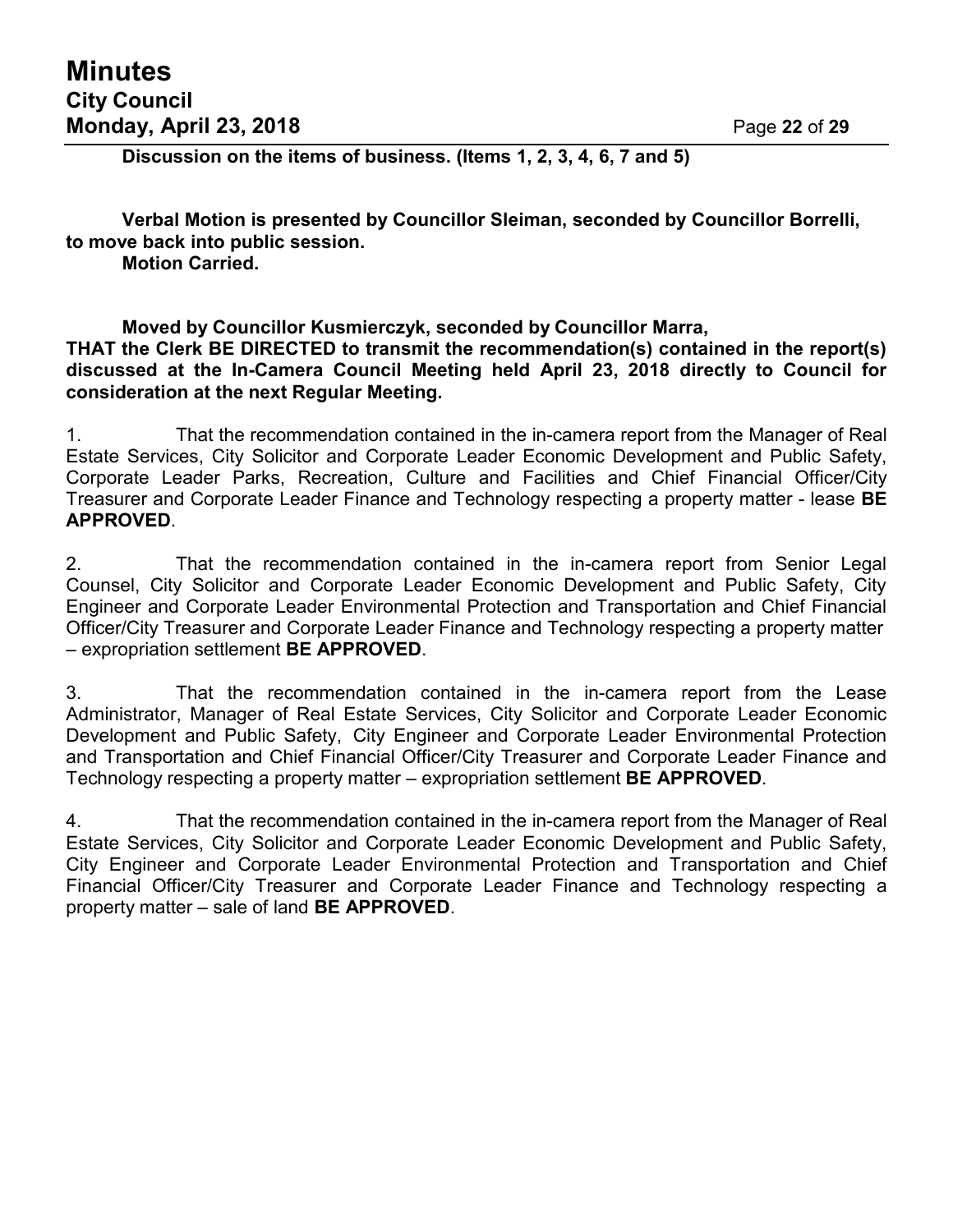5. That the recommendation contained in the in-camera report from the City Solicitor and Corporate Leader Economic Development and Public Safety, City Clerk/Licence Commissioner and Corporate Leader Public Engagement and Human Services and Chief Financial Officer/City Treasurer and Corporate Leader Finance and Technology respecting a legal matter – litigation update **BE APPROVED**.

6. That the recommendation contained in the in-camera report from the Deputy Treasurer Taxation and Financial Projects, Chief Financial Officer/City Treasurer and Corporate Leader Finance and Technology and City Solicitor and Corporate Leader Economic Development and Public Safety respecting a property matter – disposition of land **BE APPROVED**.

7. That the confidential verbal report from Mayor Dilkens respecting a personal matter about an identifiable individual – naming rights **BE RECEIVED** and that Administration **BE AUTHORIZED TO PROCEED** on the verbal instructions of Council.

**Motion Carried.**

**Moved by Councillor Francis, seconded by Councillor Elliott, That the special meeting of council held April 23, 2018 BE ADJOURNED. (Time: 5:35 p.m.) Motion Carried.**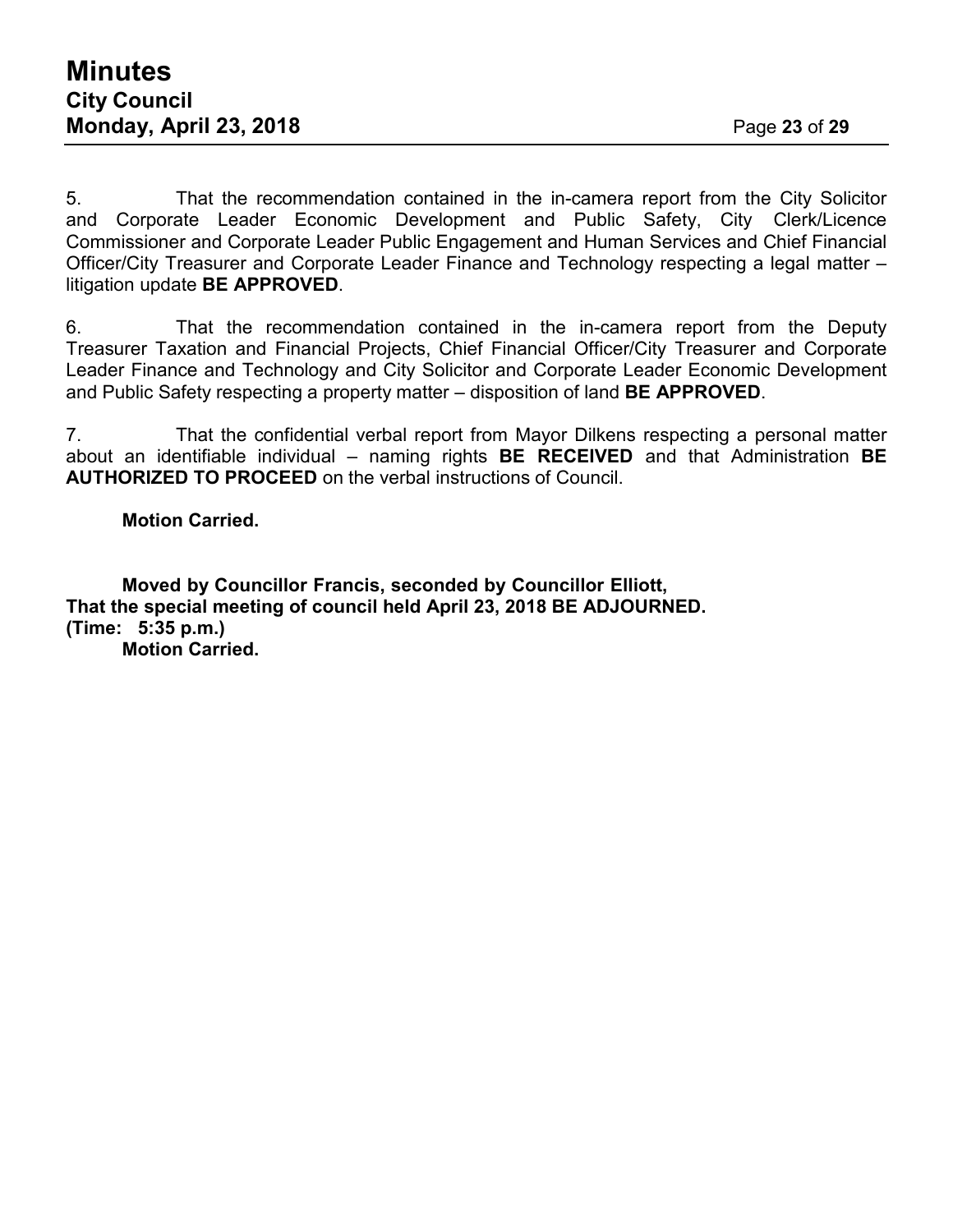# **Minutes City Council Monday, April 23, 2018** Page **24** of **29**

CR219/2018 - Item No. 8.1 – Appendix A

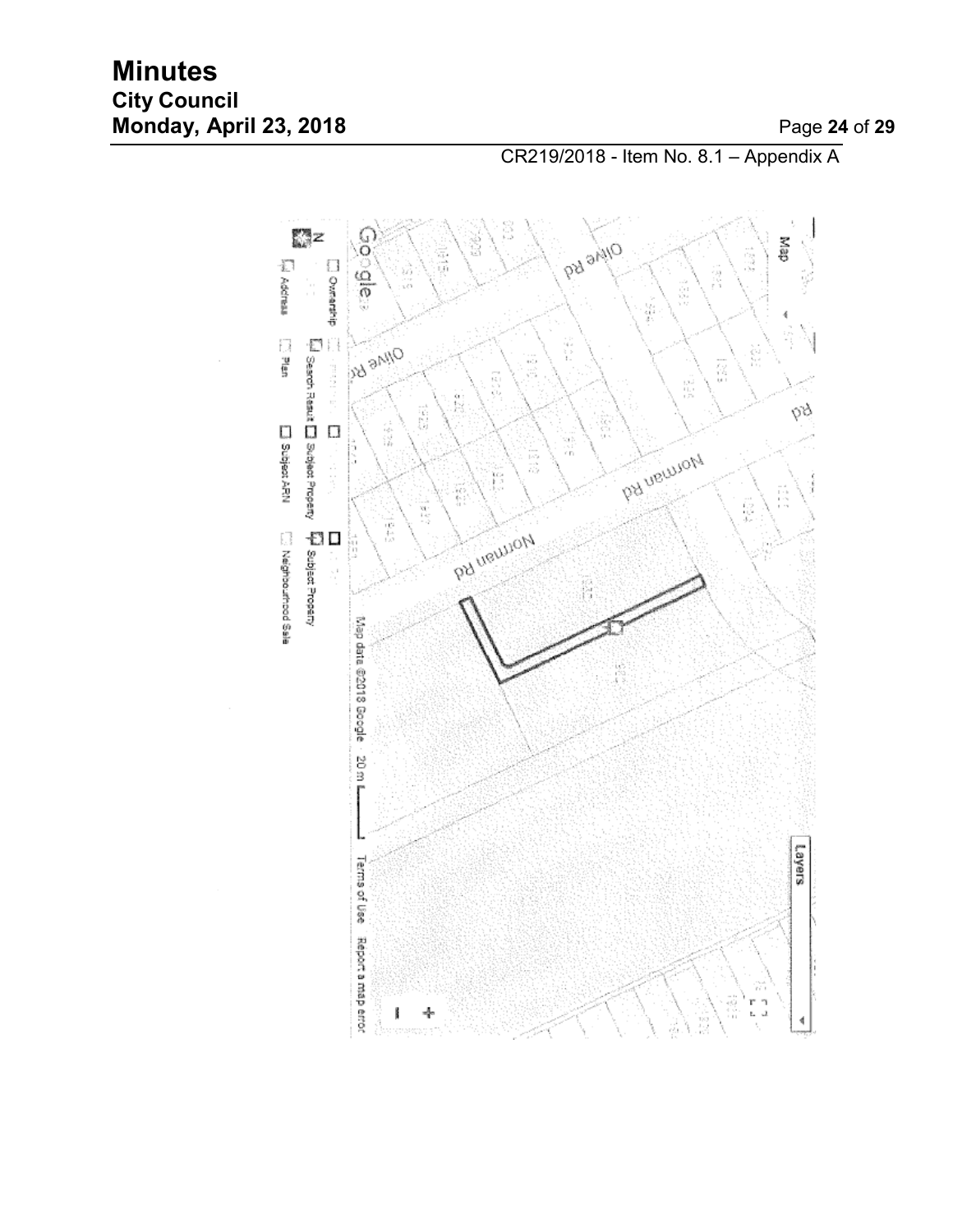# **Minutes City Council Monday, April 23, 2018** Page **25** of **29**

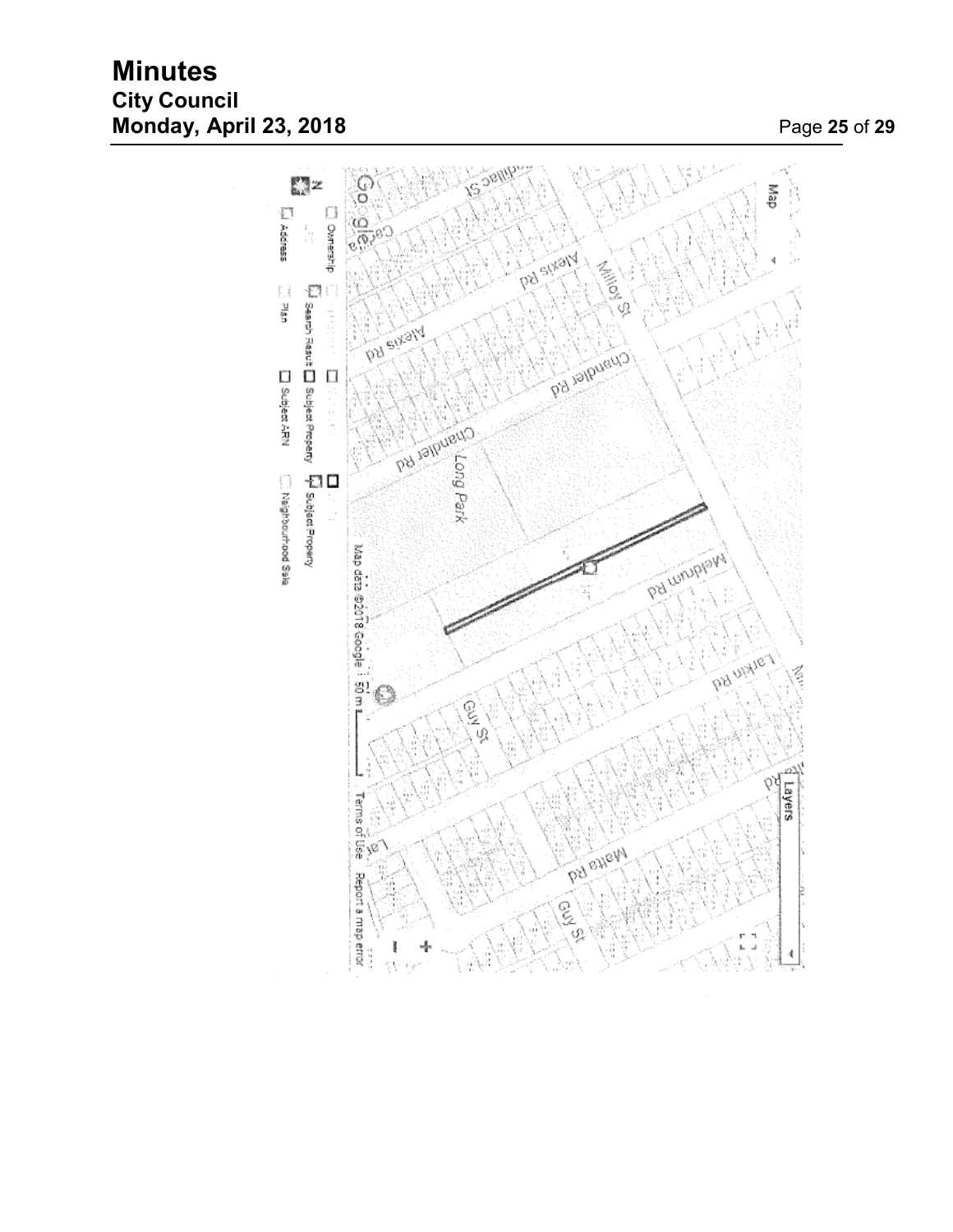# **Minutes City Council Monday, April 23, 2018** Page **26** of **29**



CR224/2018 - Item No. 8.6 – Appendix A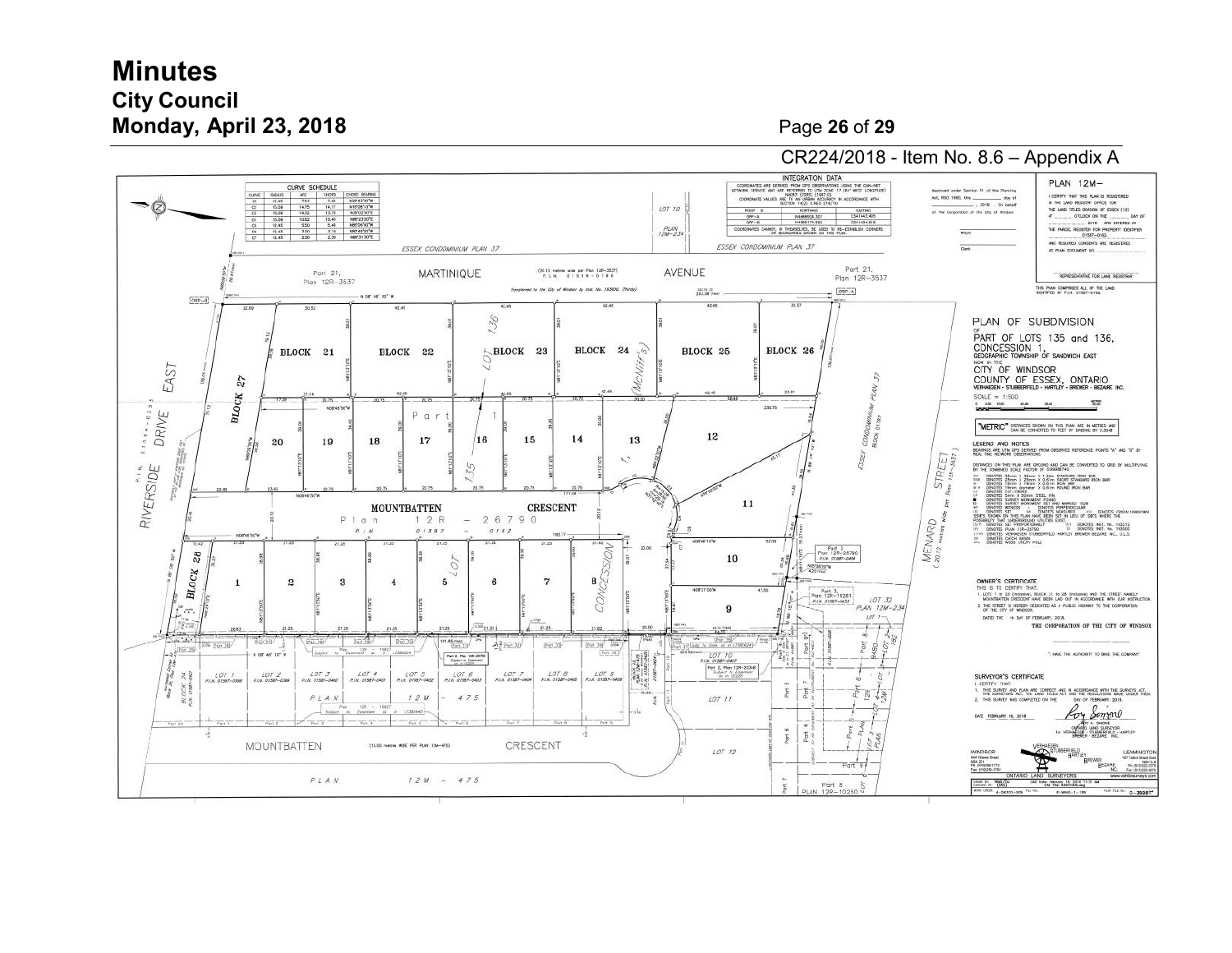CR237/2018 - Item No. 11.1 – Appendix C

# Appendix C 2017 Surplus Carry-Forwards

# Approved

| <b>Department</b>         | <b>Description</b>                                              | <b>Total</b> |
|---------------------------|-----------------------------------------------------------------|--------------|
| Mayor's Office            | Mayor's Office Year-End Balance (Community Relations)           | \$22,008     |
| Mayor's Office            | Mayor's Office Year-End Balance (Departmental)                  | \$814,235    |
| CAO's Office              | Enterprise Risk Management Program                              | \$6,721      |
| CAO's Office              | Economic Development                                            | \$60,000     |
| Council Services          | New Mailing Postage Machine                                     | \$13,500     |
| Human Resources           | Audiogram Program for WFRS & Transit Windsor                    | \$10.760     |
| Fire & Rescue             | Installation of Waste Oil Container                             | \$10,000     |
| Engineering               | FCM Climate Adaptation Partnership Grant                        | \$15,000     |
| Public Works              | Data Collection Equipment                                       | \$18,000     |
| <b>Transit Windsor</b>    | <b>Monitors</b>                                                 | \$1,819      |
| Parks & Facilities        | Tree Trimming Contracted Services                               | \$95,000     |
| Parks & Facilities        | <b>DWBIA Tree Planting Project</b>                              | \$60,000     |
| Parks & Facilities        | Maintenance of the Radiant Heat System at 2437 Howard Ave.      | \$7,000      |
| Parks & Facilities        | Replacement of Exhaust Fan for 2450 McDougall Ave.              | \$5,000      |
| Parks & Facilities        | HVAC Unit Repairs at Adventure Bay                              | \$15,000     |
| Parks & Facilities        | Repairs to the Natotorium Pool Sparger Compressor               | \$11,000     |
| Parks & Facilities        | Building Automation System at Fire Hall #3                      | \$9,885      |
| Parks & Facilities        | Building Automation System at Fire Hall #4                      | \$10.755     |
| Parks & Facilities        | Building Automation System at Capri Pizzeria Recreation Complex | \$13,075     |
| Parks & Facilities        | Fuel Tank Work at Huron Lodge                                   | \$11,000     |
| Parks & Facilities        | Fuel Tank Work at 400 City Hall Square                          | \$8,000      |
| Parks & Facilities        | Fuel Tank Work at Fire Hall #1                                  | \$10,000     |
| Empl. & Social Services   | Physician Recruitment                                           | \$40,000     |
| <b>Committees</b>         | Windsor Accessibility Advisory Committee                        | \$5,370      |
| Committees                | International Relations Committee                               | \$33,934     |
| TOTAL BUDGET CARRYFORWARD |                                                                 | \$1,307,062  |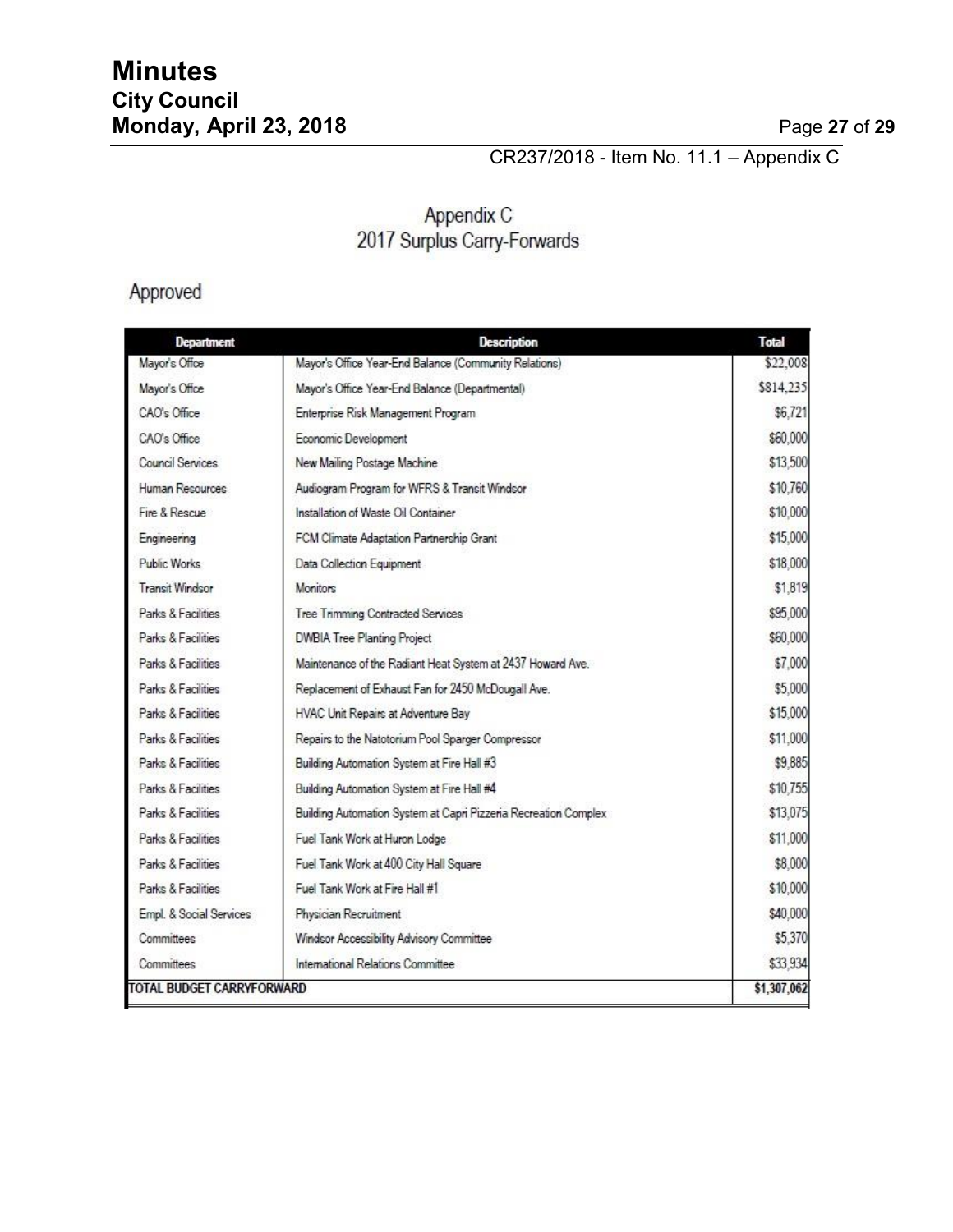#### CR237/2018 - Item No. 11.1 – Appendix D

|                |                   |                                                                                     |                             |                                    | Summary or Capital Projects Closed from 2017]<br>As at December 31, 2017 |                      |               |                                 |                                                                                                                                                                                                                                                                                                                                                                                                                                                                                                                                                                                                                                                                                                                                                                                 |
|----------------|-------------------|-------------------------------------------------------------------------------------|-----------------------------|------------------------------------|--------------------------------------------------------------------------|----------------------|---------------|---------------------------------|---------------------------------------------------------------------------------------------------------------------------------------------------------------------------------------------------------------------------------------------------------------------------------------------------------------------------------------------------------------------------------------------------------------------------------------------------------------------------------------------------------------------------------------------------------------------------------------------------------------------------------------------------------------------------------------------------------------------------------------------------------------------------------|
|                | Item # Project ID | <b>Department/Program</b>                                                           | Service Area                | Project Name                       | Surplus/(Deficit)                                                        | Sub-Total<br>by Fund | Fund/Project  | Funding Source/Transfer         | Project Variance Comments                                                                                                                                                                                                                                                                                                                                                                                                                                                                                                                                                                                                                                                                                                                                                       |
|                |                   | Section A: Projects Balanced & Closed via Transfer to Other Projects/Chartfield     |                             |                                    |                                                                          |                      |               |                                 |                                                                                                                                                                                                                                                                                                                                                                                                                                                                                                                                                                                                                                                                                                                                                                                 |
| $\mathbf{1}$   |                   | 7131110 Road Rehabilitation                                                         | Office of the City Engineer | 2013 City Wide Road Rehabilitation | 130,000.00                                                               |                      | 007 - 7171016 | 2017 City Wide Road Rehab       | Balance of funds were transferred to 7171016 - 2017 City Wide Road Rehab.<br>to continue as part of the ongoing road rehabilitation program.                                                                                                                                                                                                                                                                                                                                                                                                                                                                                                                                                                                                                                    |
| $\overline{2}$ |                   | 7132014 Traffic, Parking, Transportation Office of the City Engineer<br>& Planning  |                             | Video Detection Traffic Program    | 188,509.19                                                               |                      | 007 - 7003326 | Traffic Signal System Upgrade   | Project was completed and closed with surplus funds transferred and<br>consolidated Into 7003326. Actual costs were lower than originally<br>anticipated.                                                                                                                                                                                                                                                                                                                                                                                                                                                                                                                                                                                                                       |
|                |                   |                                                                                     |                             |                                    | Total: Fund 007                                                          | 318,509.19           |               |                                 |                                                                                                                                                                                                                                                                                                                                                                                                                                                                                                                                                                                                                                                                                                                                                                                 |
|                | Item # Project ID | Department/Program                                                                  | Service Area                | Project Name                       | Surplus/(Deficit)                                                        | by Fund              | Fund          | Funding Source/Transfer         | Project Variance Comments                                                                                                                                                                                                                                                                                                                                                                                                                                                                                                                                                                                                                                                                                                                                                       |
|                |                   | Section B: Projects Balanced & Closed via Transfer to/from Original Funding Sources |                             |                                    |                                                                          |                      |               |                                 |                                                                                                                                                                                                                                                                                                                                                                                                                                                                                                                                                                                                                                                                                                                                                                                 |
|                | 7122000           | Sewer Rehabilitation                                                                | Office of the City Engineer | St. Rose - Lauzon to Fairview      | (83,362.99)                                                              | (83,362.99)          | 153           | Sanitary Sewer Surcharge        | Project was completed and closed with actual costs coming in higher than<br>estimated resulting in a negative variance which was mitigated with surplus<br>funds from other project close-outs transferred back to the original funding<br>source F153.                                                                                                                                                                                                                                                                                                                                                                                                                                                                                                                         |
|                | 7125000           | Human Resources                                                                     | Office of the City Clerk    | Online Learning Program            | (1, 510.62)                                                              |                      | 169           | Pay as you go - Capital Reserve | Costs related to the conversion of three training programs (WHMIS, Noise<br>and Occupational Health and Safety) in 2017 were higher than anticiapted.<br>Surplus funds from the Pay As You Go reserve were used to offset the<br>shortfall.                                                                                                                                                                                                                                                                                                                                                                                                                                                                                                                                     |
| 3              | 7132008           | Road Rehabilitation                                                                 | Office of the City Engineer | 2013 Ward 8 Road Rehabilitation    | (62, 283.16)                                                             |                      | 169           | Pay as you go - Capital Reserve | Project was completed and closed with a negative variance as a result of an<br>unfavourable tender price compared to initial budget estimates. The negative<br>variance was offset from surplus funds from other completed projects<br>transferred to the PYG reserve.                                                                                                                                                                                                                                                                                                                                                                                                                                                                                                          |
|                |                   | 7143005 Financial Planning                                                          | Office of the CFO           | FINA Swim Championship 2016        | (8,349.69)                                                               |                      | 169           | Pay as you go - Capital Reserve | The FINA Swimming Championships (25m) event was held successfully in<br>December 2016. The City's budgeted contribution towards the event was \$3<br>million, but only \$2,883,809 was required, resultling in a funding surplus of<br>\$116,191. In addition, once the \$560,000 in holdbacks from the Federal &<br>Provincial Governments are received, the overall event will generate a<br>surplus of \$146,311 (transferred to FINA Legacy Projects). A detailed report<br>was presented to City Council on Nov. 6, 2017. The negative variance of<br>(\$8,350) relates to payments which were either missed or were unexpected<br>after the audit was completed. Administration is recommending that the<br>negative variance be funded from surplus funds from Fund 169. |
|                |                   | 7145003 Financial Planning                                                          | Office of the CFO           | FINA World Diving Series           | (12,392.06)                                                              |                      | 169           | Pay as you go - Capital Reserve | The FINA Diving World Series Events were held over 4 years starting in 2014<br>and ending in 2017. The final expected variance of \$12,392 in this project is<br>due to various expenses required during the Diving Championships.<br>Administration is recommending that the negative variance be funded from<br>surplus funds from Fund 169.                                                                                                                                                                                                                                                                                                                                                                                                                                  |
|                |                   | 7161032 Fleet Operations                                                            | Office of the City Engineer | Fuel Site Automation               | (2, 298.82)                                                              | (86, 834, 35)        | 169           | Pay as you go - Capital Reserve | Project was completed and closed with costs coming in higher than estimated<br>resulting in a negative variance due to a change in the layout of the site as<br>well as the U.S. exchange rate. Administration recommended the transfer of<br>funds from the Pay As You Go reserve surplus to offset the negative<br>variance.                                                                                                                                                                                                                                                                                                                                                                                                                                                  |
|                |                   | 7131004 Corporate Asset Planning                                                    | Office of the CFO           | <b>LRWRP Turbo Air Blowers</b>     | (42.219.29)                                                              | (42.219.29)          | 208           | Pollution Control Reserve       | Project was completed and closed with a negative variance as the anticipated<br>rebate dollars from EnWin were lower than expected. The negtive variance<br>was mitigated from F208 - Pollution Control Reserve as Pollution Control will<br>ultimately benefit from reduced energy consumption.                                                                                                                                                                                                                                                                                                                                                                                                                                                                                |

**Contract Contract Contract Contract Contract**